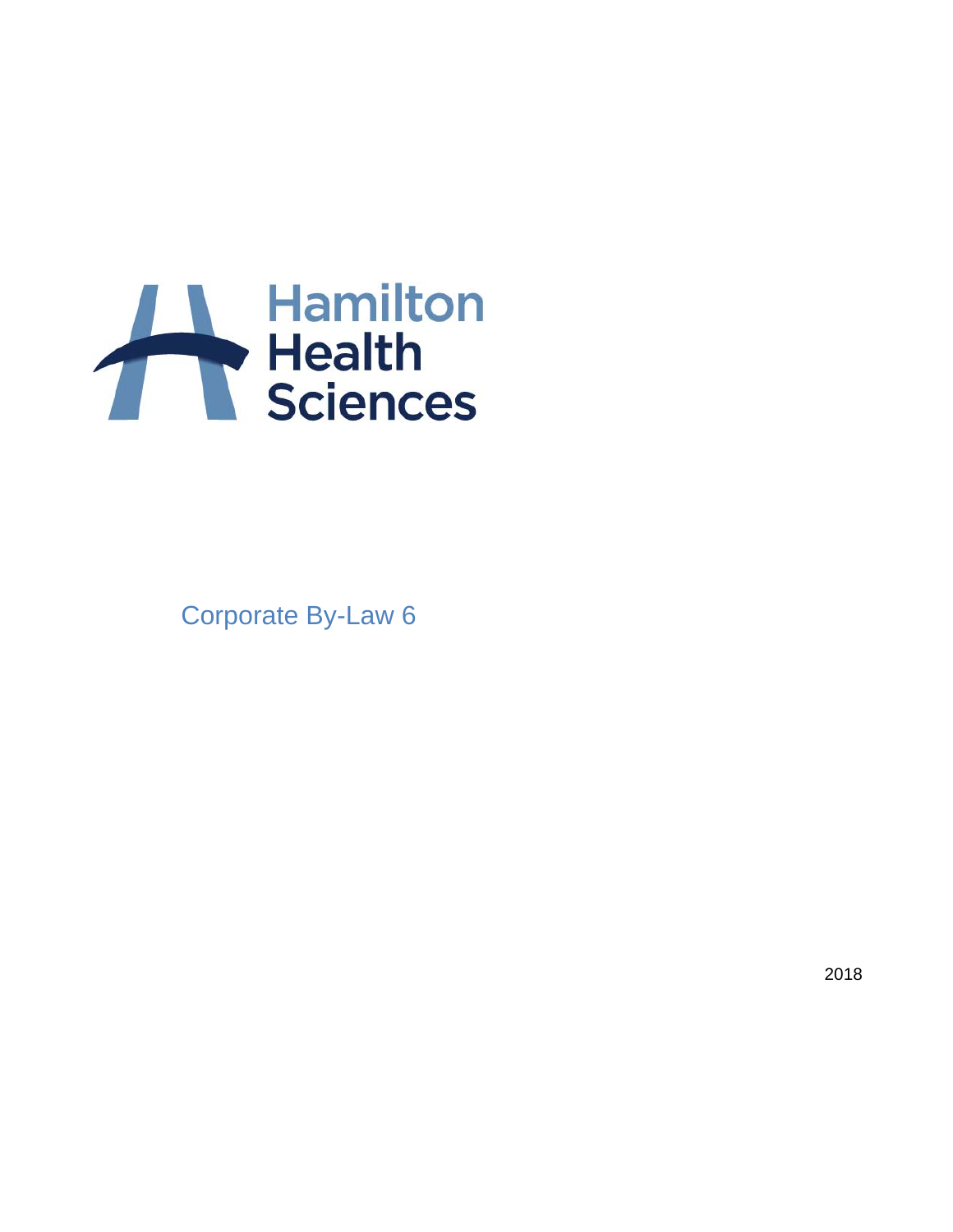# **Table of Contents**

|                    | ARTICLE 1. DEFINITIONS AND INTERPRETATION             | $\mathbf 1$             |
|--------------------|-------------------------------------------------------|-------------------------|
| <b>Definitions</b> |                                                       | 1                       |
| Interpretation     |                                                       | $\overline{\mathbf{2}}$ |
|                    | ARTICLE 2. MEMBERSHIP IN THE CORPORATION              | $\overline{2}$          |
| 2.01               | <b>Members</b>                                        | $\overline{\mathbf{2}}$ |
| 2.02               | <b>Fees</b>                                           | $\overline{\mathbf{2}}$ |
| 2.03               | <b>Voting</b>                                         | $\overline{\mathbf{2}}$ |
|                    | ARTICLE 3. MEETINGS OF THE MEMBERS OF THE CORPORATION | $\overline{2}$          |
| 3.01               | <b>Location of Meetings</b>                           | $\overline{\mathbf{2}}$ |
| 3.02               | <b>Annual Meetings</b>                                | $\overline{2}$          |
| 3.03               | <b>Calling Meetings</b>                               | $\overline{\mathbf{2}}$ |
| 3.04               | Quorum                                                | $\overline{\mathbf{2}}$ |
| 3.05               | <b>Notice</b>                                         | $\overline{\mathbf{2}}$ |
| 3.06               | <b>Votes</b>                                          | 3                       |
| 3.07               | <b>Chair of the Meeting</b>                           | 3                       |
| 3.08               | <b>Adjourned Meeting</b>                              | 3                       |
| 3.09               | <b>Notice of Adjourned Meeting</b>                    | 3                       |
|                    | ARTICLE 4. BOARD OF DIRECTORS                         | 4                       |
| 4.01               | <b>Board Composition</b>                              | 4                       |
| 4.02               | <b>Duties and Responsibilities</b>                    | 4                       |
| 4.03               | <b>Qualification of Directors</b>                     | 4                       |
| 4.04               | <b>Vacation of Office</b>                             | 4                       |
| 4.05               | Removal                                               | 4                       |
| 4.06               | <b>Election and Term</b>                              | 4                       |
| 4.07               | <b>Nomination Procedure for Election of Directors</b> | 5                       |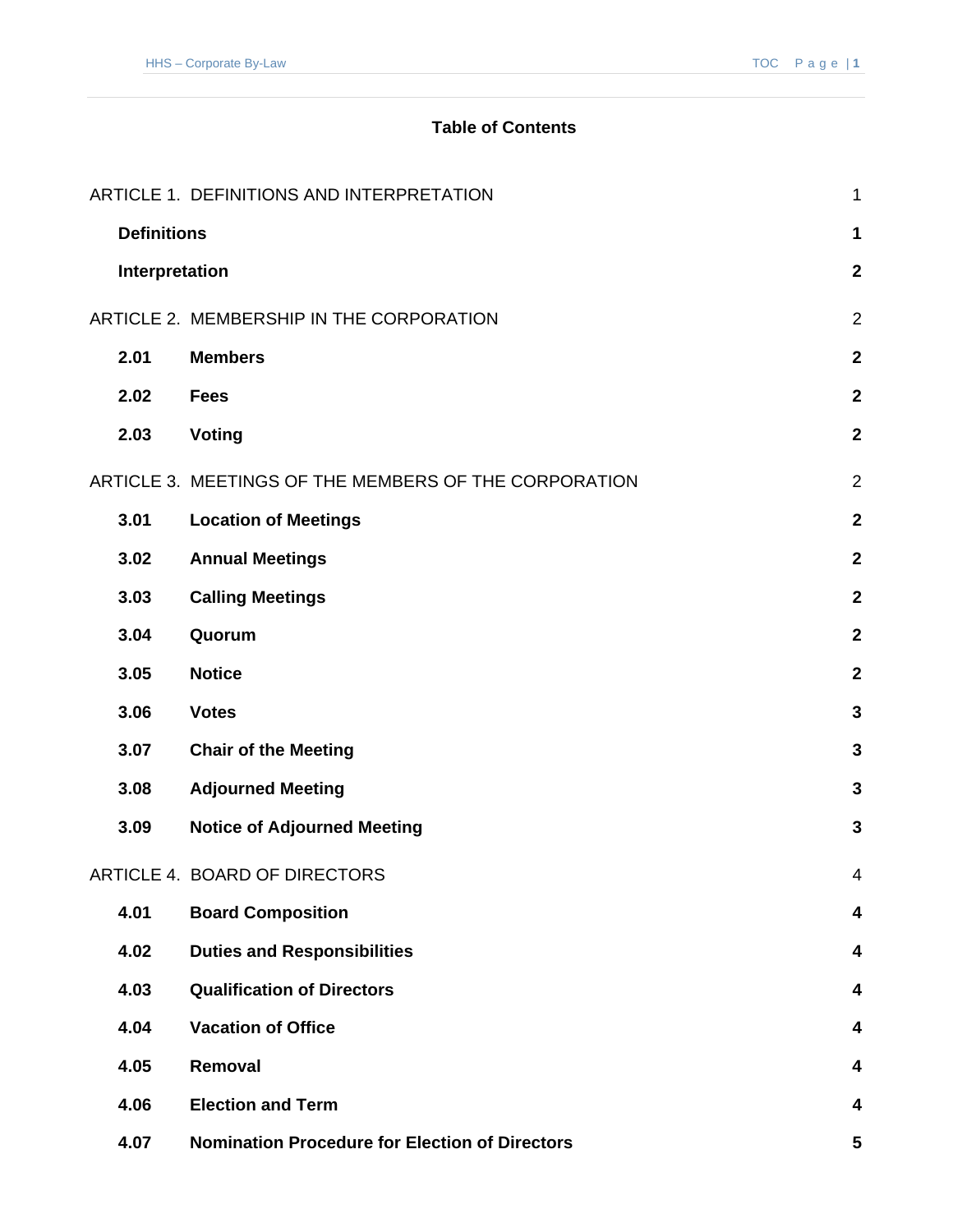| 4.08 | <b>Maximum Terms</b>                                                | 5                |
|------|---------------------------------------------------------------------|------------------|
| 4.09 | <b>Filling Vacancies</b>                                            | 5                |
| 4.10 | <b>Directors Remuneration</b>                                       | 5                |
|      | ARTICLE 5. MEETINGS OF DIRECTORS                                    | 5                |
| 5.01 | <b>Meetings of Directors</b>                                        | 5                |
| 5.02 | <b>Regular Meetings</b>                                             | 5                |
| 5.03 | <b>Notices</b>                                                      | 6                |
| 5.04 | Quorum                                                              | $6\phantom{1}6$  |
| 5.05 | <b>First Meeting of New Board</b>                                   | $6\phantom{1}6$  |
| 5.06 | <b>Persons Entitled to be Present</b>                               | $6\phantom{1}6$  |
| 5.07 | <b>Voting and Notice</b>                                            | $6\phantom{1}6$  |
| 5.08 | <b>Casting Vote</b>                                                 | $6\phantom{1}6$  |
| 5.10 | <b>Adjournment of the Meeting</b>                                   | $6\phantom{1}6$  |
| 5.11 | <b>Notice of Adjourned Meeting</b>                                  | $\overline{7}$   |
|      | ARTICLE 6. INTEREST OF DIRECTORS IN CONTRACTS                       | $\overline{7}$   |
|      | ARTICLE 7. PROTECTION OF OFFICERS AND DIRECTORS                     | $\overline{7}$   |
| 7.01 | <b>Protection of Directors, Officers and Committee Members</b>      | $\overline{7}$   |
| 7.02 | <b>Indemnification of Directors and Others</b>                      | 8                |
| 7.03 | <b>Insurance</b>                                                    | 8                |
|      | ARTICLE 8. COMMITTEES OF THE BOARD                                  | 8                |
| 8.01 | <b>Committees</b>                                                   | 8                |
| 8.02 | <b>Functions, Duties, Responsibilities and Powers of Committees</b> | 9                |
| 8.03 | <b>Committee Members, Chair</b>                                     | 9                |
| 8.04 | <b>Quorum for Committees</b>                                        | $\boldsymbol{9}$ |
| 8.05 | <b>Executive Committee</b>                                          | $\boldsymbol{9}$ |
|      | ARTICLE 9. OFFICERS                                                 |                  |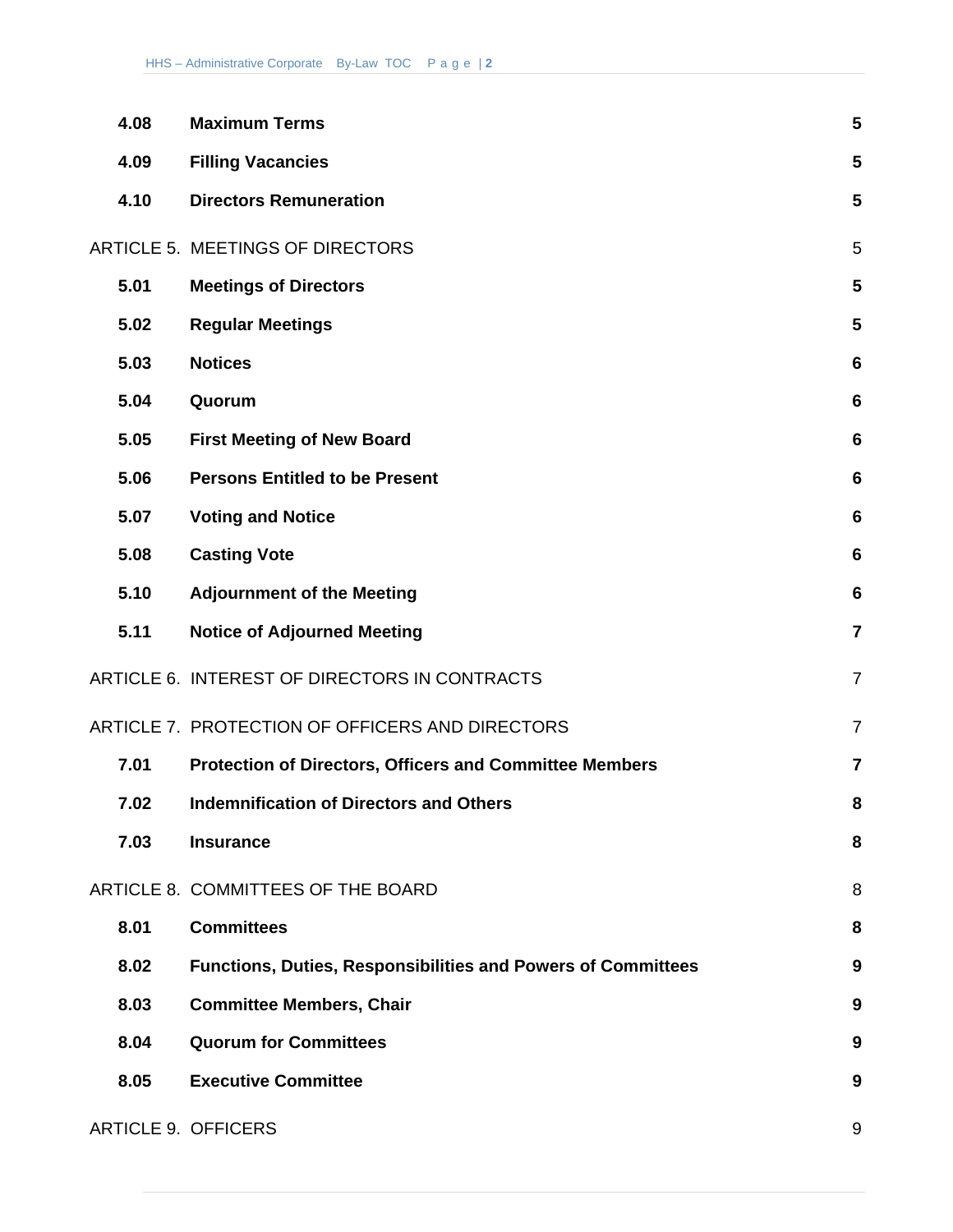| 9.01  | <b>Officers</b>                                              | $\boldsymbol{9}$ |
|-------|--------------------------------------------------------------|------------------|
| 9.02  | <b>Terms of Office</b>                                       | $\boldsymbol{9}$ |
|       | ARTICLE 10. DUTIES OF OFFICERS                               | 10               |
| 10.01 | <b>Chair of the Board</b>                                    | 10               |
| 10.02 | <b>Vice-Chair</b>                                            | 10               |
| 10.03 | <b>Chief Executive Officer</b>                               | 10               |
| 10.04 | <b>Corporate Secretary</b>                                   | 10               |
| 10.05 | <b>Treasurer</b>                                             | 10               |
|       | ARTICLE 11. ORGANIZATIONAL AND FINANCIAL                     | 10               |
| 11.01 | <b>Seal</b>                                                  | 10               |
| 11.02 | <b>Signing Officers</b>                                      | 11               |
| 11.03 | <b>Banking Arrangements</b>                                  | 11               |
| 11.04 | <b>Financial Year</b>                                        | 11               |
| 11.05 | <b>Appointment of Auditor</b>                                | 11               |
| 11.06 | <b>Borrowing Power</b>                                       | 11               |
| 11.07 | <b>Investments</b>                                           | 11               |
|       | ARTICLE 12. BOOKS AND RECORDS                                | 11               |
|       | <b>ARTICLE 13. CONFIDENTIALITY</b>                           | 11               |
| 13.01 | <b>Confidentiality</b>                                       | 11               |
| 13.02 | <b>Board Spokesperson</b>                                    | 12               |
|       | ARTICLE 14. PROFESSIONAL STAFF                               | 12               |
|       | ARTICLE 15. AMENDMENTS TO BY-LAW                             | 12               |
|       | ARTICLE 16. MATTERS REQUIRED BY THE PUBLIC HOSPITALS ACT     | 12               |
| 16.01 | Committees and Programs Required by the Public Hospitals Act | 12               |
| 16.02 | <b>Fiscal Advisory Committee</b>                             | 12               |
| 16.03 | <b>Chief Nursing Executive</b>                               | 13               |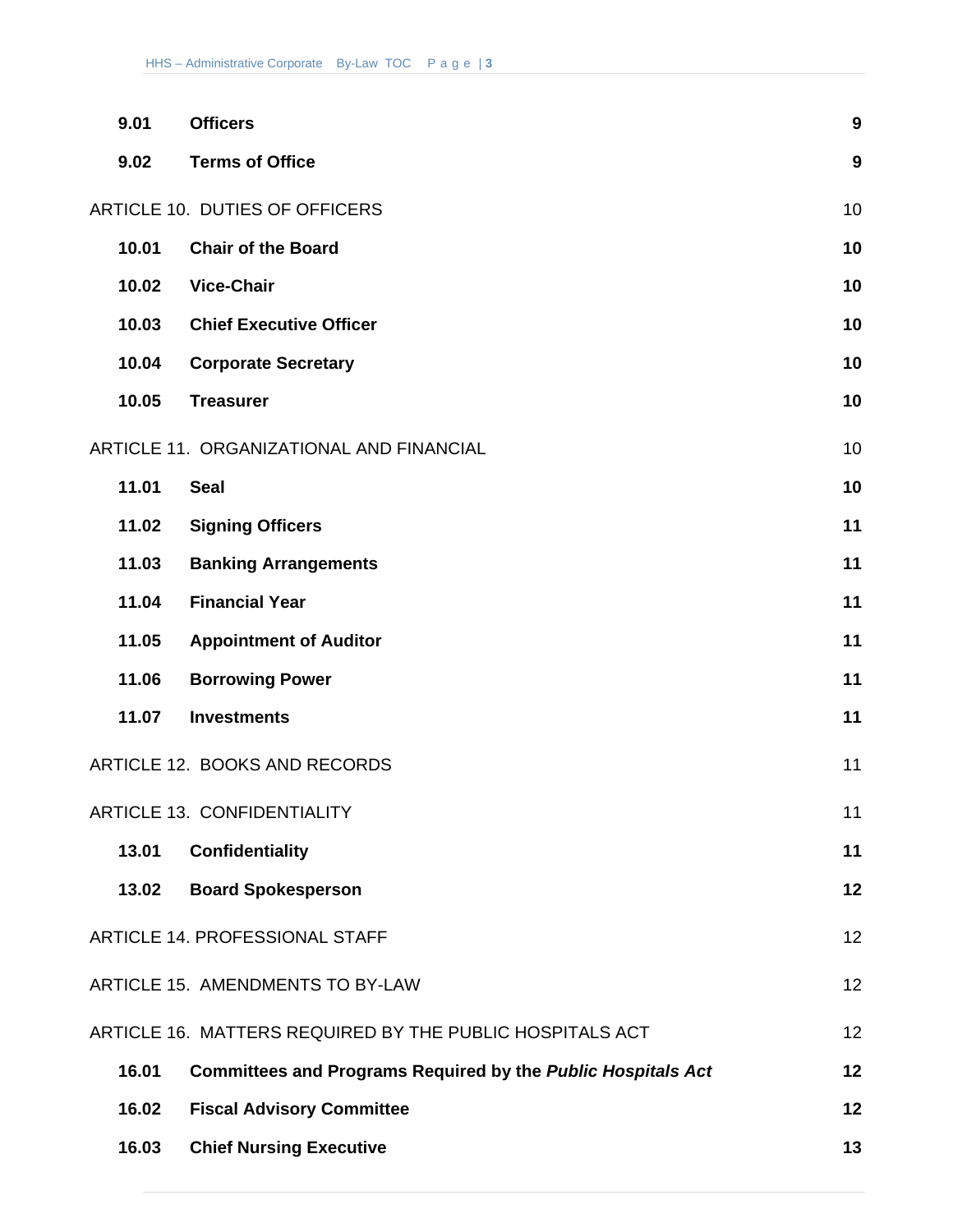| 16.04 | Nurses and other Staff and Professionals on Committee    | 13 |
|-------|----------------------------------------------------------|----|
| 16.05 | <b>Retention of Written Statements</b>                   | 13 |
| 16.06 | <b>Occupational Health and Safety Program</b>            | 13 |
| 16.07 | <b>Health Surveillance Program</b>                       | 13 |
| 16.08 | <b>Organ Donation</b>                                    | 14 |
|       | <b>ARTICLE 17. RULES AND POLICIES</b>                    | 14 |
| 17.01 | <b>Rules of Order</b>                                    | 14 |
| 17.02 | <b>Board Policies</b>                                    | 14 |
|       | <b>ARTICLE 18. NOTICES</b>                               | 14 |
| 18.01 | <b>Computation of Time</b>                               | 15 |
| 18.02 | <b>Omissions and Errors</b>                              | 15 |
| 18.03 | <b>Waiver of Notice</b>                                  | 15 |
|       | ARTICLE 19. AMENDMENTS TO THE BY-LAWS OF THE CORPORATION | 15 |
| 19.01 | <b>Amendment</b>                                         | 15 |
| 19.02 | <b>Effect of Amendment</b>                               | 15 |
| 19.03 | <b>Member Approval</b>                                   | 15 |
| 19.04 | <b>Amendments to the Professional Staff By-law</b>       | 16 |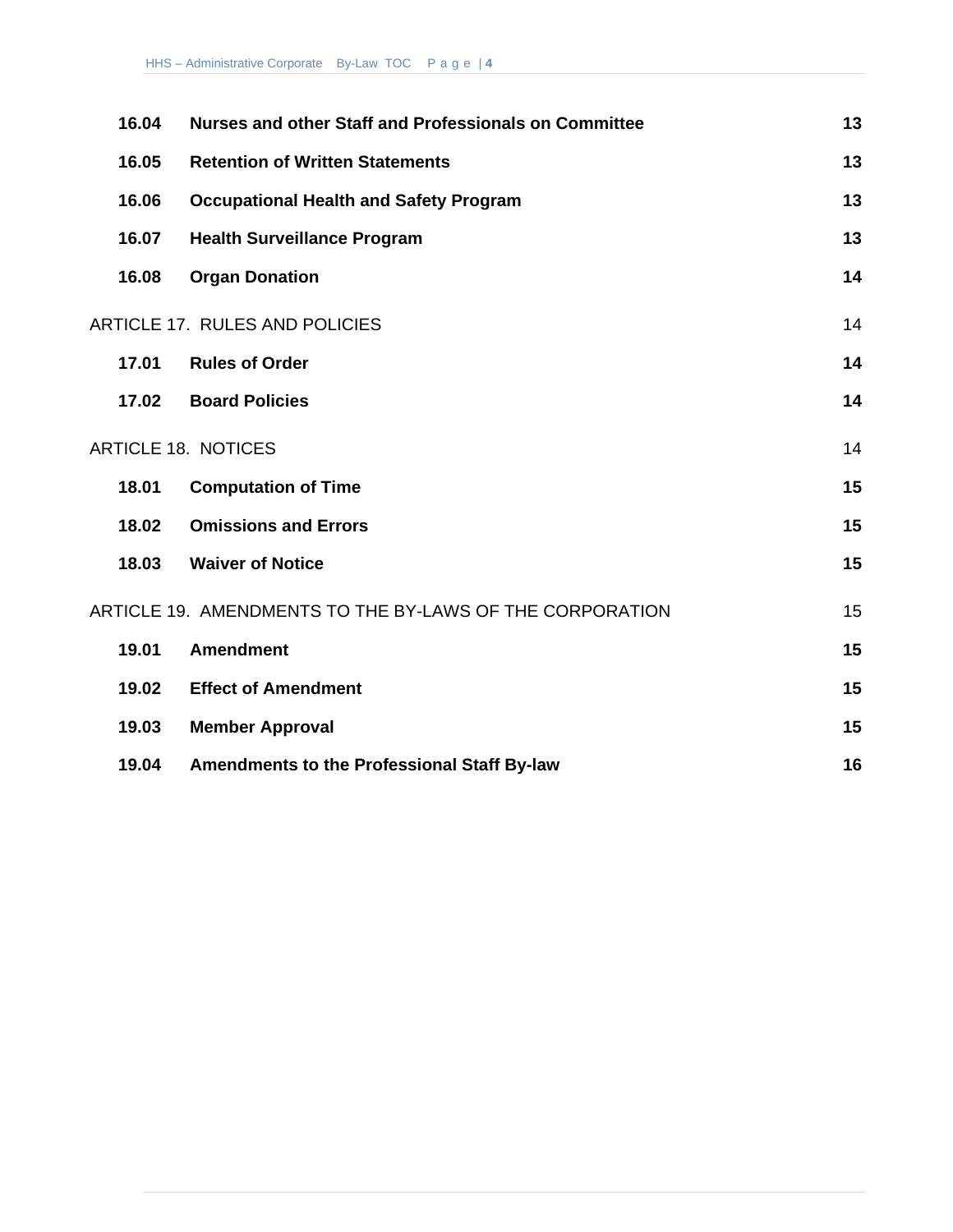# **CORPORATE BY-LAW OF HAMILTON HEALTH SCIENCES CORPORATION**

(hereinafter referred to as the "Corporation")

**WHEREAS** it is the purpose of the Corporation to serve the community in accordance with the objects of the Corporation as provided in the letters patent of amalgamation, as amended, and with the mission, vision and values of the Corporation, as established by the Board from time to time;

**NOW THEREFORE BE IT ENACTED** that the Corporate By-Law 5 of the Corporation heretofore enacted be canceled and revoked and that the following Corporate By-Law be enacted:

# **ARTICLE 1. DEFINITIONS AND INTERPRETATION**

# **Definitions**

In this By-Law, the following words and phrases shall have the following meanings, respectively:

- (a) "Act" means the *Corporations Act* (Ontario), and where the context requires, includes the Regulations made under it;
- (b) "Board" means the Board of Directors of the Corporation;
- (c) "Board Policies" means the policies adopted by the Board, as amended from time to time;
- (d) "By-Law" means any By-Law of the Corporation from time to time in effect;
- (e) "Chair" means the Director appointed by the Board to serve as Chair of the Board;
- (f) "Chief Executive Officer" means, in addition to 'administrator' as defined in section 1 of the *Public Hospitals Act*, the President and Chief Executive Officer of the Corporation;
- (g) "Chief Nursing Executive" means the senior nurse employed by the Hospital who and is responsible for nursing services provided in the Hospital;
- (h) "Committee" means a committee of the Board or as otherwise specified in this By-Law;
- (i) "Corporation" means Hamilton Health Sciences Corporation located at the head office at 100 King Street West, Suite 2300, Hamilton, Ontario, L8P 1A2;
- (j) "Director" means a member of the Board;
- (k) "Ex officio" means membership "by virtue of the office" and includes all rights, and responsibilities, and the power to vote unless otherwise specified;
- (l) "Hospital" means the Corporation;
- (m) "Medical Staff" means those Physicians who are appointed by the Board and who are granted Privileges to practice medicine in the Hospital;
- (n) "Member" means a member of the Corporation;
- (o) "Patient" means, unless otherwise specified, any in-patient, out-patient or other patient of the Corporation;
- (p) "Person" means and includes any individual, corporation, partnership, firm, joint-venture, syndicate, association, trust, government, government agency, board, commission or authority, or any other form of entity or organization;
- (q) "Policies" means the administrative, medical and professional policies of the Hospital;
- (r) "Professional Staff" means those Physicians, Dentists, non-employee Extended Class Nurses and Midwifery Staff (as such terms are defined under the Corporation's Professional By-Law in effect) that are appointed by the Board and who are granted specific Privileges to practise medicine, dentistry, midwifery or extended class nursing respectively;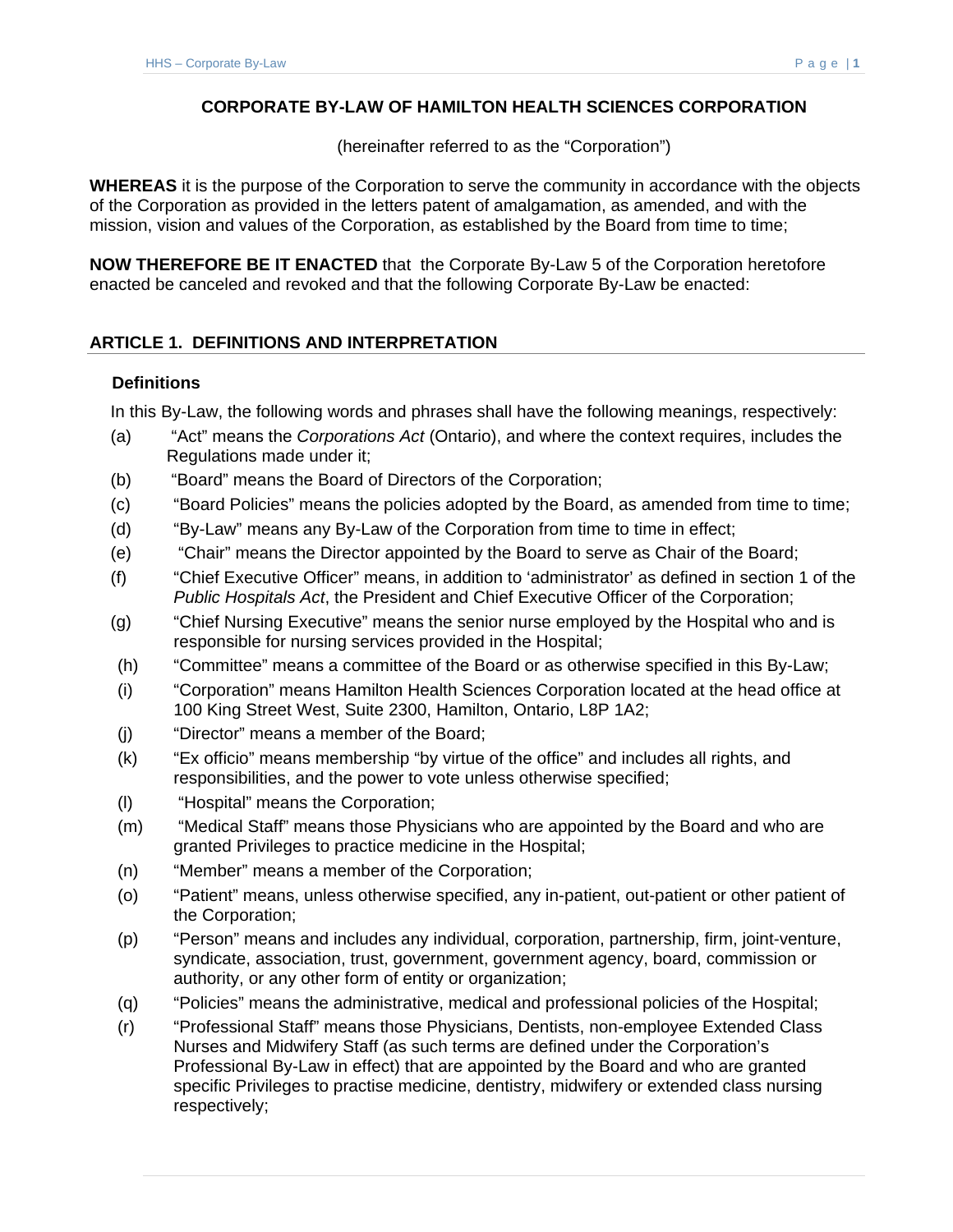- (s) "Program" means a cluster of patient-centred services which optimizes patient care, education and research and is consistent with the mission and vision of the Corporation;
- (t) "Service" or "service" means an organizational unit of a department which is based on a sub-specialty area of medical practice;
- (u) "Vice-President Medical", "VP Medical", "VP Medical Affairs" and "VP Medical Affairs and Quality" means Executive Vice President & Chief Medical Executive.

#### **Interpretation**

In this By-Law, unless the context otherwise requires, words importing the singular number shall include the plural number and vice versa and references to persons shall include firms and corporations and words importing one gender shall include all other genders.

# **ARTICLE 2. MEMBERSHIP IN THE CORPORATION**

#### **2.01 Members**

The Members of the Corporation shall consist of the Directors from time to time of the Corporation who shall be ex officio Members for so long as they serve as Directors.

#### **2.02 Fees**

No fees shall be payable by the Members.

#### **2.03 Voting**

Each Member shall be entitled to one vote.

#### **ARTICLE 3. MEETINGS OF THE MEMBERS OF THE CORPORATION**

#### **3.01 Location of Meetings**

Meetings of the Members shall be held at the head office of the Corporation or at any place in Ontario as the Board determines.

#### **3.02 Annual Meetings**

In accordance with the *Public Hospitals Act*, the annual meeting of the Members shall be held between the 1<sup>st</sup> day of April and 31<sup>st</sup> day of July of each year.

#### **3.03 Calling Meetings**

The Board or Chair shall have the power to call, at any time, an annual or general meeting of the Members of the Corporation.

### **3.04 Quorum**

A majority of the Members, present in person at a meeting will constitute a quorum at a meeting of the Members.

#### **3.05 Notice**

Notice of meeting of Members shall be given to each Member, each Director and the auditor appointed under section 2.01 by one of the following methods: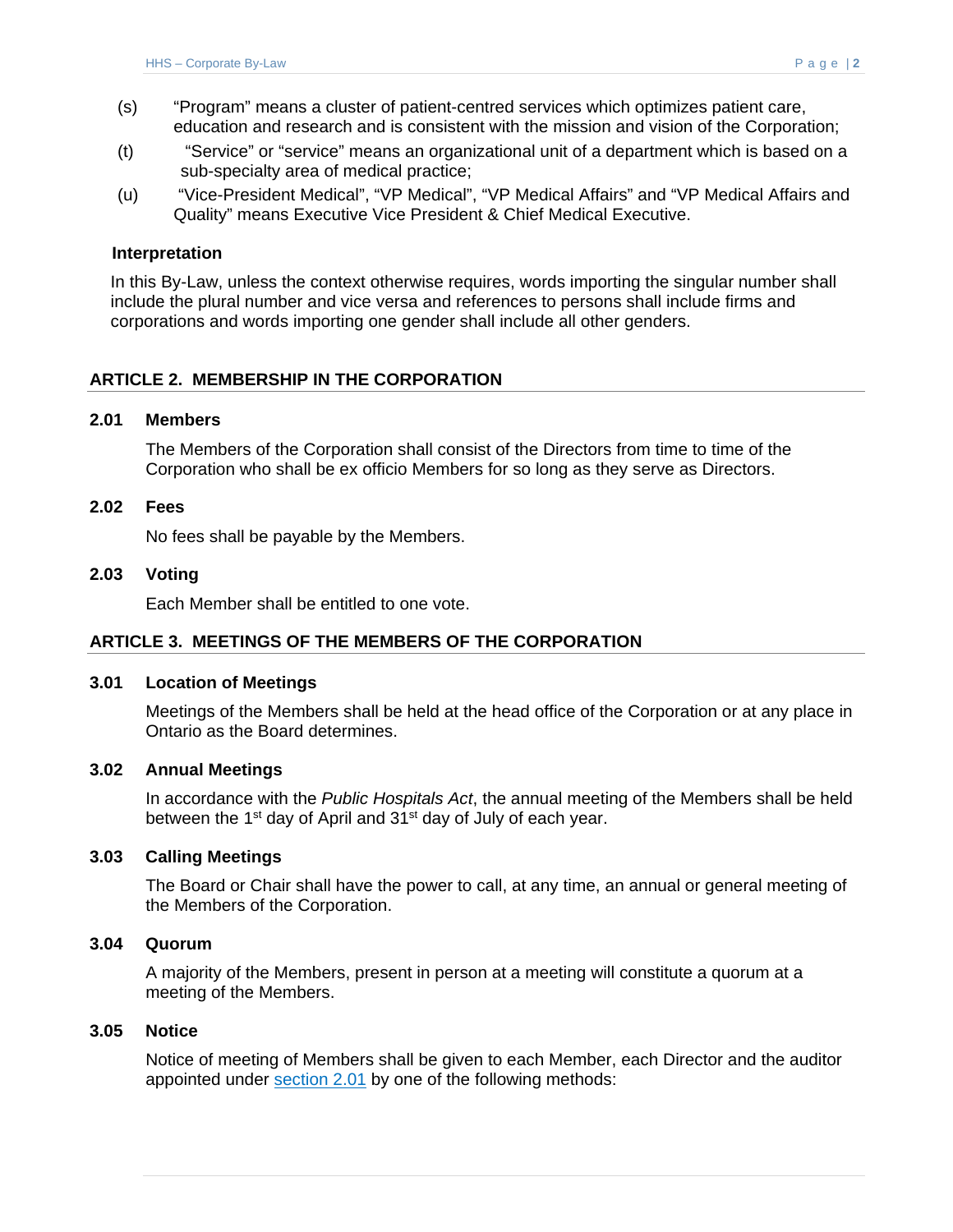- (a) by sending notice to each Member by one of the methods set out in ARTICLE 5 addressed to the Members at their most recent address, respectively, as shown on the Corporation's records at least ten (10) days prior to the meeting;
- (b) By publication at least once a week for two (2) consecutive weeks immediately preceding the meeting in a newspaper or newspapers circulated in the municipality or municipalities in which the majority of the Members reside as shown by their addresses on the records of the Corporation.

### **3.06 Votes**

- (a) Each Member in attendance at a meeting shall have the right to exercise one vote.
- (b) At all meetings of the Members of the Corporation every question shall be determined by a majority of votes unless otherwise specifically provided by statue or by this Bylaw.
- (c) Votes at all meetings of Members shall be cast in person and not by proxy.
- (d) Every question submitted to any meeting of Members shall be decided in the first instance by a show of hands and in the case of equality of votes, whether on a show of hands or at a poll, the Chair of the meeting shall have a second vote to break the tie.
- (e) At any meeting of Members, unless a poll is demanded, a declaration by the Chair of the meeting that a resolution has been carried or carried unanimously or by a particular majority or lost or not carried by a particular majority shall be conclusive evidence of the fact.
- (f) A poll may be demanded either before or after any vote by show of hands by any Member entitled to vote at the meeting. If a poll is demanded on the election of a chair or on the question of adjournment it shall be taken forthwith without adjournment. If a poll is demanded on any other question or as to the election of the Directors, the vote shall be taken by ballot in such manner and either at once, later in the meeting or after adjournment as the chair of the meeting directs. The result of a poll shall be deemed to be the resolution of the meeting at which the poll was demanded. A demand for a poll may be withdrawn.

# **3.07 Chair of the Meeting**

- (a) The chair of a meeting of the Members of the Corporation shall be:
	- i. the Chair; or
	- ii. the Vice-Chair, if the Chair is absent or is unable to act; or
	- iii. a chair elected by the Members present if the Chair and Vice-Chair are absent or are unable to act. The Corporate Secretary shall preside at the election of the chair, but if the Corporate Secretary is not present, the Directors, from those present, shall choose a Director to preside at the election.

#### **3.08 Adjourned Meeting**

If, within one-half (1/2) hour after the time appointed for a meeting of the Members, a quorum is not present, the meeting shall stand adjourned until a day to be determined by the Board.

#### **3.09 Notice of Adjourned Meeting**

Not less than three (3) days' notice of an adjourned meeting of Members shall be given in such manner as the Board may determine.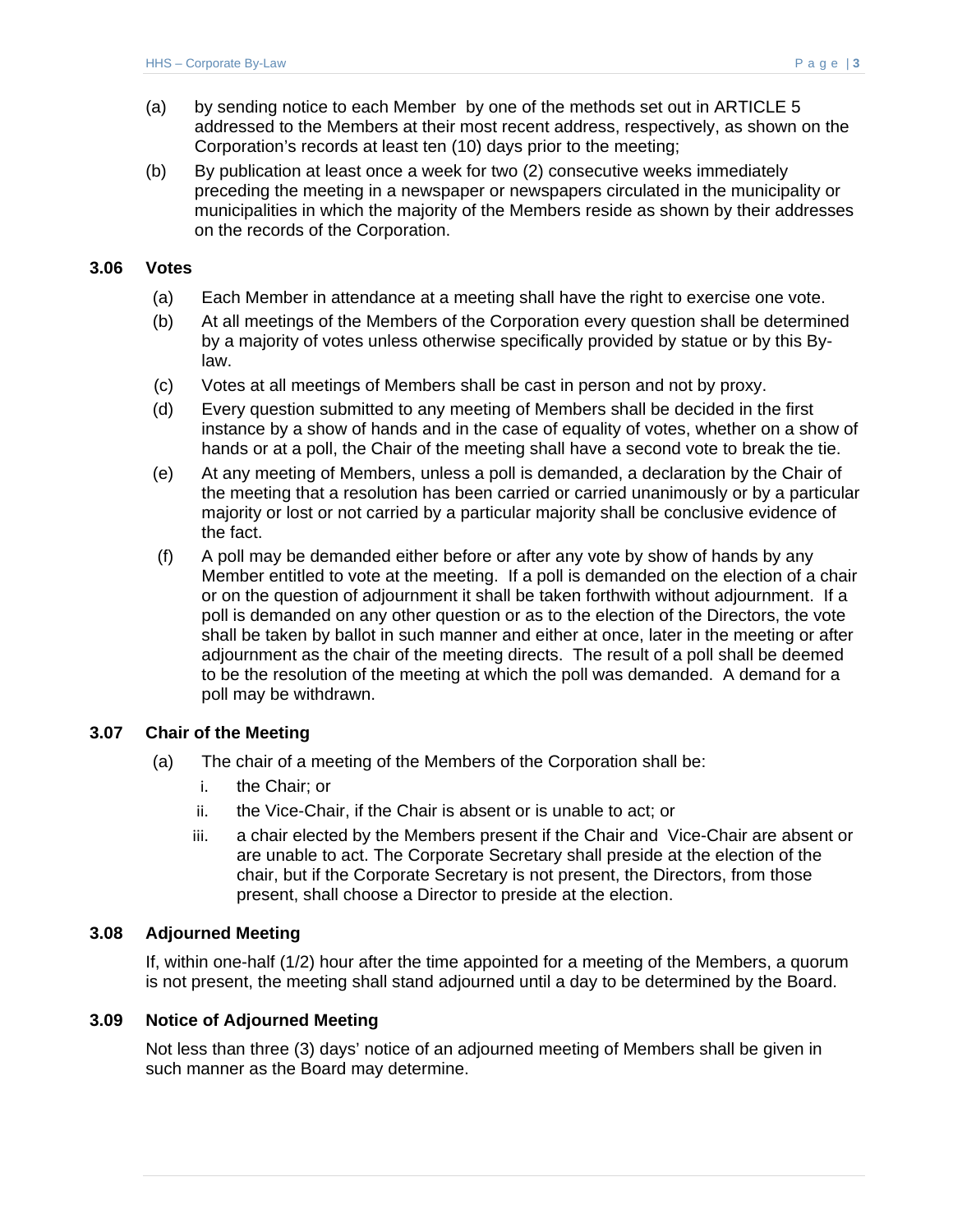# **ARTICLE 4. BOARD OF DIRECTORS**

#### **4.01 Board Composition**

The Board shall consist of:

- (a) a minimum of twelve (12) Directors and a maximum of fifteen (15) Directors who satisfy the criteria set out in section 4.03 and who are elected by the Members in accordance with section 4.07 or appointed in accordance with section 4.09; and
- (b) the Chief Executive Officer, the Chair of the Medical Advisory Committee, the Chief Nursing Executive, the President of the Medical Staff Association and the Dean, Faculty of Health Sciences, McMaster University, as non-voting ex officio Directors.

# **4.02 Duties and Responsibilities**

The Board shall govern and oversee the management of the affairs of the Corporation and may exercise all such other powers and do all such other acts and things as the Corporation is, by its charter or otherwise, authorized to exercise and do.

# **4.03 Qualification of Directors**

No personal shall be qualified for election or appointment as a Director referred to in subsection 4.01(a) if that person:

- (a) is less than eighteen (18) year of age;
- (b) has the status of a bankrupt; or
- (c) does not have their principal residence or carry on business within the region served by the Corporation as established by the Board from time to time.

#### **4.04 Vacation of Office**

The office of an elected Director shall automatically be vacated:

- (a) if a Director resigns such office by delivering a written resignation to the Corporate Secretary of the Corporation; or
- (b) if, in the case of an elected Director, such Director ceases to meet the requirements of section 4.03.

Where there is a vacancy on the Board, the remaining Directors may exercise all the powers of the Board so long as a quorum remains in office.

#### **4.05 Removal**

The office of a Director may be vacated by a simple majority resolution of the Board:

- (a) if a Director, without being granted a leave of absence by the Board, is absent, in any twelve month period, for three (3) consecutive meetings of the Board, or three (3) consecutive meetings of a committee on which such Director serves, or is absent for one quarter (1/4) of Board meetings or such percentage of committee meetings as determined by the committee chair; or
- (b) if a Director fails to comply with the *Public Hospitals Act*, the Act, the Corporation's Letters Patent, By-Laws, Rules, Board Policies, Policies and procedures, including without limitation the confidentiality and conflict of interest requirements.

### **4.06 Election and Term**

The Directors referred to in subsection  $4.01(a)$  shall be elected for a term of three (3) years provided that each such Director shall hold office until the earlier of the date on which their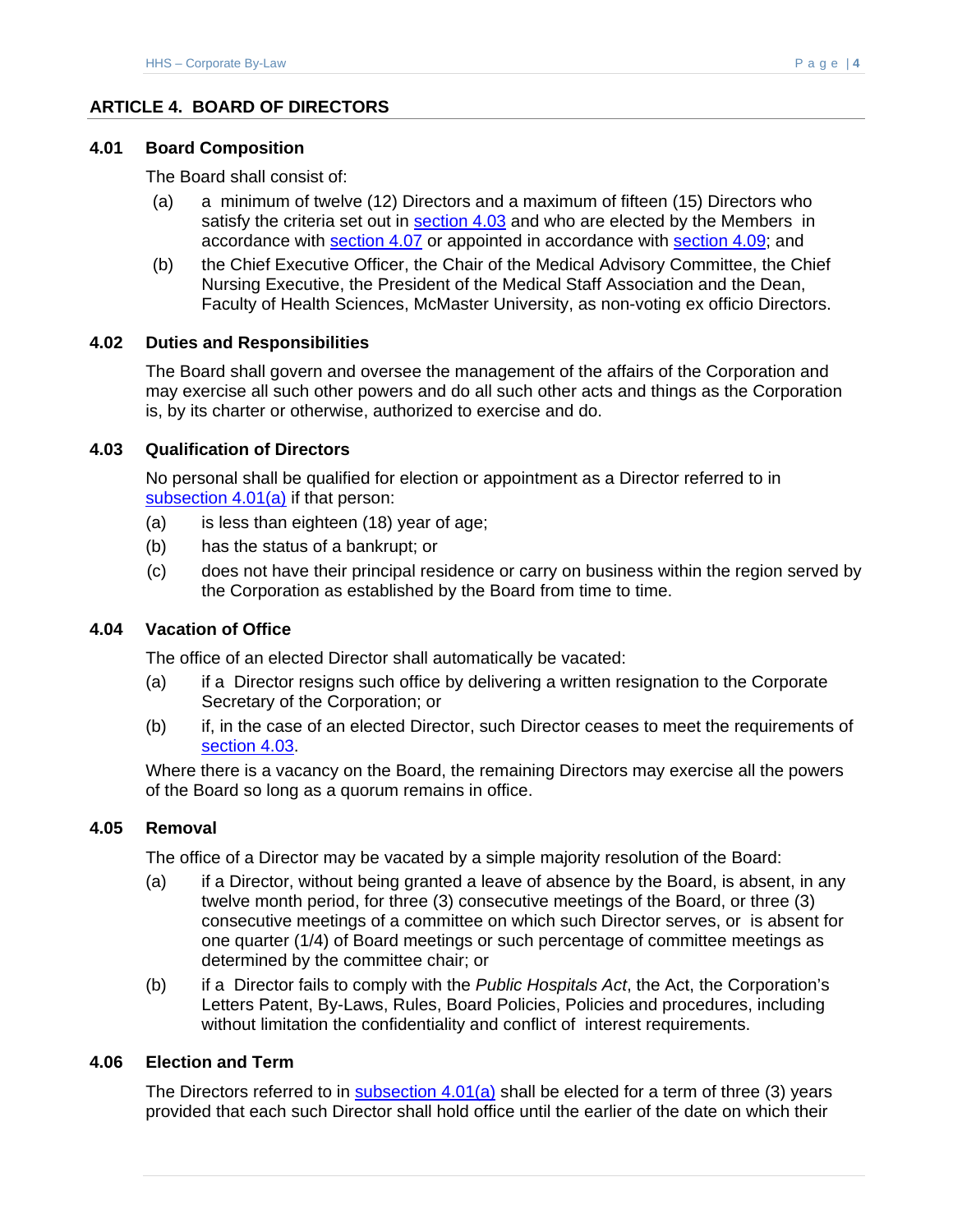office is vacated pursuant to sections 4.04 or 4.05 or until the end of the meeting at which their successor is elected or appointed...

# **4.07 Nomination Procedure for Election of Directors**

Nominations made for the election of Directors at a meeting of Members may be made only by the Board in accordance with the nominating and election procedure prescribed by the Board from time to time. For greater certainty, no nominations shall be accepted by the Members of the Corporation, which are not submitted and approved by the Board in accordance with the approved process. The decision of the Board as to whether or not a candidate is qualified to stand for election shall be final.

# **4.08 Maximum Terms**

Each Director referred to in subsection 4.01(a) or subsection 4.09 shall be eligible for reelection provided that such Director shall not be elected or appointed for a term that will result in the Director serving more than nine (9) consecutive years. In determining a Director's length of service as a Director, service prior to the coming into force of this By-law shall be included.

# **4.09 Filling Vacancies**

So long as there is a quorum of Directors in office, any vacancy occurring in the Board of Directors may be filled by a qualified person appointed for the remainder of the term by the Directors then in office.

In the absence of a quorum of the Board, or if the vacancy has arisen from a failure of the Members to elect the number of Directors required to be elected at any meeting of the Members, the Board shall forthwith call a meeting of the Members to fill the vacancy. A Director so appointed or elected shall hold office for the unexpired portion of the term vacated.

#### **4.10 Directors Remuneration**

The Directors shall serve as such without remuneration and no Director shall directly or indirectly receive any profit from their position as such provided that a Director may be reimbursed reasonable expenses incurred by the Director in the performance of their duties.

# **ARTICLE 5. MEETINGS OF DIRECTORS**

#### **5.01 Meetings of Directors**

The Board shall meet at such times an places as may be determined by the Board, the Chair, Vice-Chair or Chief Executive Officer. Special meetings of the Board may be called by the Chair, Vice-Chair or Chief Executive Officer and shall be called by the Corporate Secretary upon receipt of the written request of five (5) Directors.

#### **5.02 Regular Meetings**

The Board may appoint one (1) or more days for regular meetings of the Board at a place and time named. A copy of any resolution of the Board fixing the place and time of regular meetings of the Board shall be given to each Director forthwith after being passed and no other notice shall be required for any such regular meetings.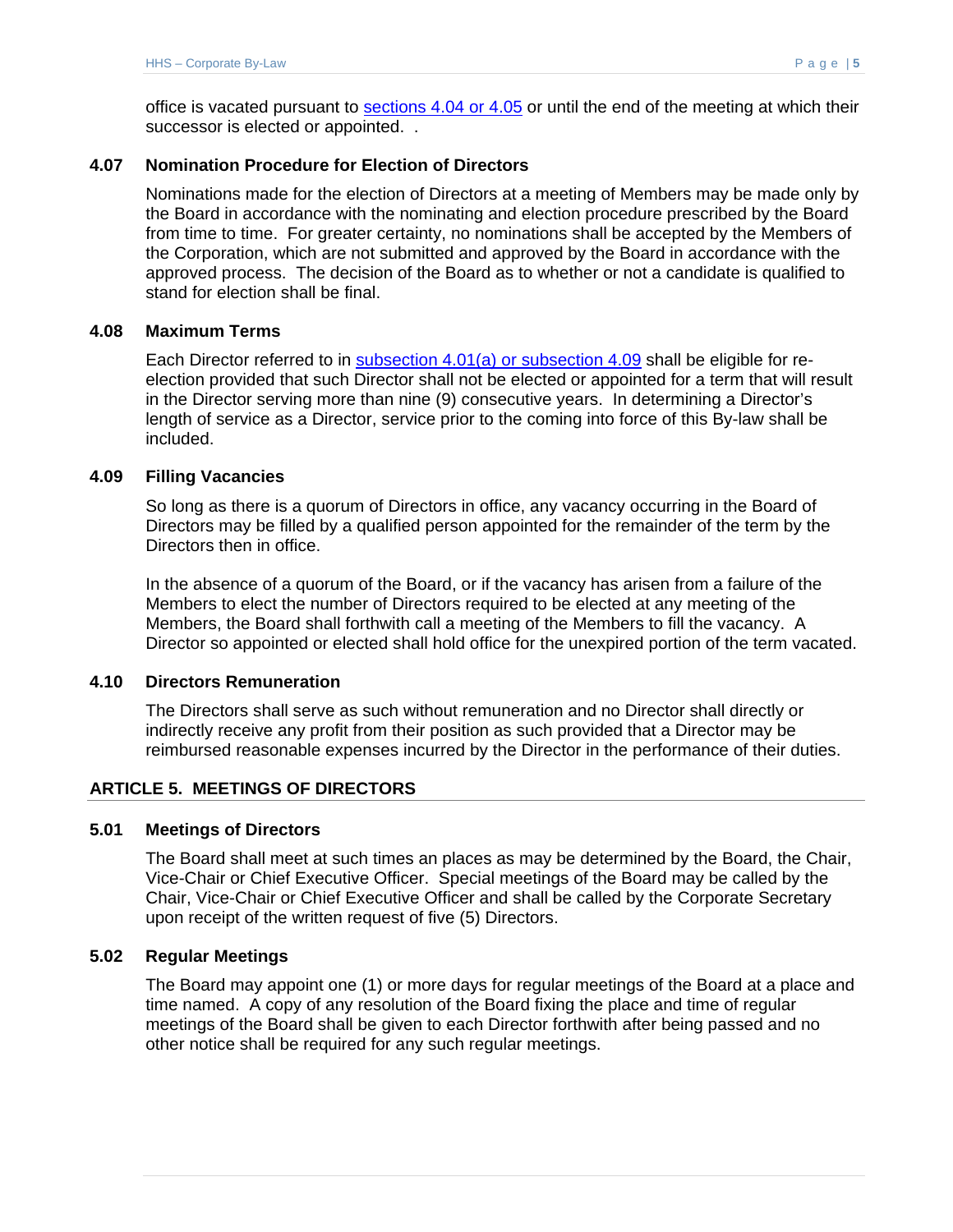#### **5.03 Notices**

Notice of meetings, other than regular meetings, shall be given to all Directors at least fortyeight (48) hours prior to the meeting. The Chair, Vice-Chair or Chief Executive Officer may call a meeting on less notice, by such means as are deemed appropriate, provided that notice is given to all Directors and the majority of the Directors consent to the holding of such meeting. In calculating the said forty-eight (48) hours' notice period, Saturdays, Sundays and statutory holidays shall be excluded.

### **5.04 Quorum**

A simple majority of the voting Directors shall constitute a quorum.

# **5.05 First Meeting of New Board**

Provided a quorum of Directors is present, each newly elected Board may, without notice, hold its first meeting immediately following the meeting of Members at which such Board is elected.

# **5.06 Persons Entitled to be Present**

Guests may attend meetings of the Board on the invitation of the Chair or Chief Executive Officer. The Board may adopt a policy from time to time with respect to the attendance of the public at meetings of the Board.

# **5.07 Voting and Notice**

Each Director entitled to vote and present at a meeting of the Board shall be entitled to one (1) vote on each matter put to the Board for approval. A Director shall not be entitled to vote by proxy.

Any Director that is an employee or a member of the Professional Staff of the Hospital, shall not be entitled to vote at a meeting of the Board but shall otherwise be entitled and subject to all the rights, responsibilities and obligations applicable to voting Directors, including the right to notice of, to attend and to participate in meetings of the Board and to receive the materials that are distributed to voting Directors.

#### **5.08 Casting Vote**

In the case of an equality of votes, the Chair shall not have a second vote and the matter shall not have received approval.

# **5.09 Polls**

A Vote shall be taken by secret ballot if so demanded by any Director present and entitled to vote. Such ballots shall be counted by the chair of the meeting. Otherwise a vote shall be taken by a show of hands. A declaration by the chair of the meeting that a resolution has been carried by a particular majority or not carried shall be conclusive.

# **5.10 Adjournment of the Meeting**

If within one-half (1/2) hour after the time appointed for a meeting of the Board a quorum is not present, the meeting shall stand adjourned until a day with two (2) weeks to be determined by the chair of the meeting.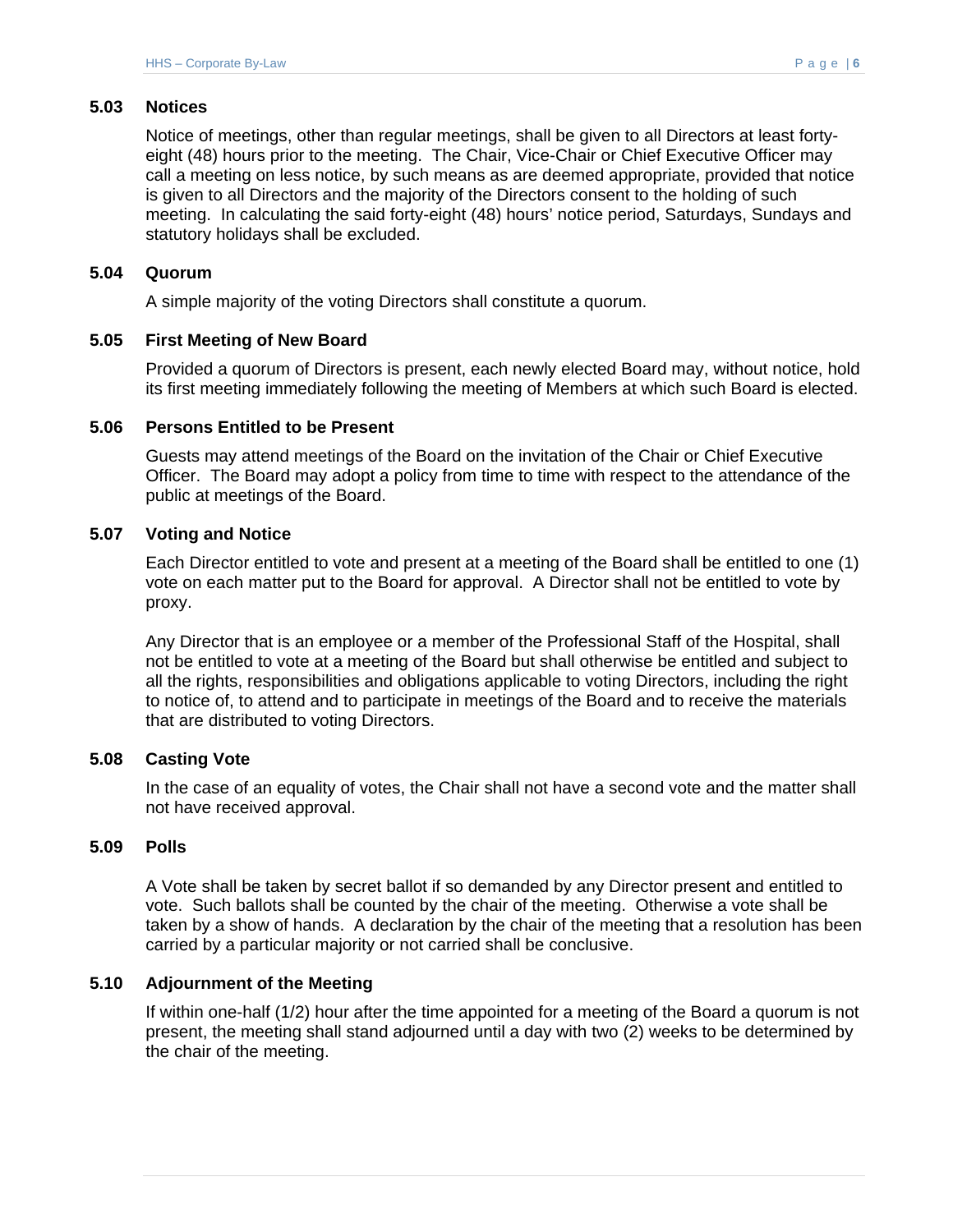# **5.11 Notice of Adjourned Meeting**

At least twenty-four (24) hours' notice of the adjourned meeting by an appropriate means shall be given to each Director; provided that in calculating such twenty-four (24) hour notice period Saturday, Sundays and statutory holidays shall be excluded.

# **ARTICLE 6. INTEREST OF DIRECTORS IN CONTRACTS**

- (a) Any Director who is in any way, directly or indirectly, interested in a contract or proposed contract with the Corporation shall disclose in writing or have entered in the minutes, the nature and extent of such Director's interest in such contract or proposed contract with the Corporation.
- (b) The disclosure required in  $subsection 6(a)$  shall be made at the earliest possible time, and when possible, prior to any discussion and vote on the matter. More specifically, disclosure shall be made:
	- i. at the meeting at which a proposed contract is first considered if the Director is present, and otherwise, at the first meeting after the Director becomes aware of the contract or the proposed contract;
	- ii. if the Director was not then interested in a proposed contract, at the first meeting after such Director becomes so interested; or
	- iii. if the Director becomes interested after a contract is made, at the first meeting held after the Director becomes so interested.
- (c) A Director referred to in subsection  $6(a)$  is not liable to account for any profit made on the contract by the Director or by a corporate entity, business firm or organization in which the Director has a material interest, provided:
	- i. the Director disclosed the Director's interest in accordance with subsection  $6(b)$  or subsection 6(e); and
	- ii. the Director has not voted on the contract.
- (d) A Director referred to in subsection  $6(a)$  shall not vote on any resolution to approve the contract and shall not take part in the discussion or consideration of, or in any way attempt to influence the voting on any question with respect thereto and shall exit the meeting when the applicable issue is under consideration.
- (e) For the purposes of this section a general notice to the Directors by a Director declaring that the person is a director or officer of or has a material interest in a body corporate, business firm or organization and is to be regarded as interested in any contract made therewith, is a sufficient declaration of interest in relation to any contract so made.
- (f) The provisions of this ARTICLE are in addition to any conflict of interest policy adopted by the Board from time to time.

# **ARTICLE 7. PROTECTION OF OFFICERS AND DIRECTORS**

# **7.01 Protection of Directors, Officers and Committee Members**

Any Director, officer or Committee member appointed or authorized by the Board shall not be liable for any act, receipt, neglect or default of any other Director, officer, employee or Committee member for any loss, damage or expense happening to the Corporation through the deficiency of title to any property acquired by the Corporation or for the deficiency of any security or upon which any of the moneys of the Corporation shall be invested, or for any loss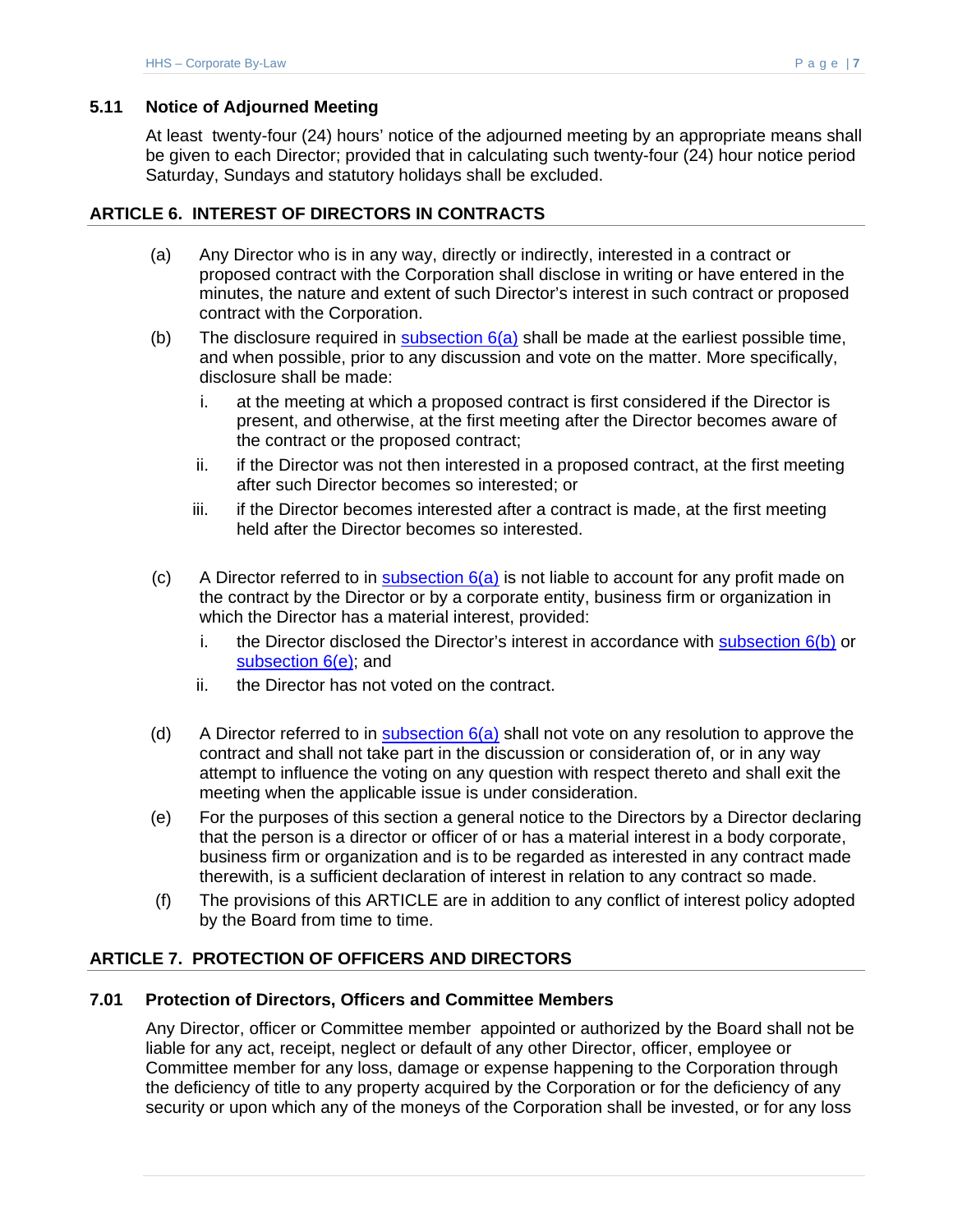or damage arising from bankruptcy, insolvency or tortious act of any person including any person with whom any of the moneys, securities or effects of the Corporation shall be deposited, or for any loss, conversion, or misappropriation of or any damage resulting from any dealings with any moneys, securities or other assets belonging to the Corporation or from any other loss, damage or misfortune which may happen in the execution of the duties of such Director's, Committee member's or officer's respective office unless such occurrence is a result of such Director's, Committee member's or officer's own willful neglect or default.

# **7.02 Indemnification of Directors and Others**

Every Director, Committee member or officer of the Corporation and his or her heirs, executors, administrators and estates and effects, respectively, shall from time to time and at all times, be indemnified and saved harmless by the Corporation from and against:

- (a) all costs, charges and expenses whatsoever which such Directors, officer or Committee member sustains or incurs in or about any action, suit or proceeding which is brought, commenced or prosecuted against him or her, for and in respect of any act, deed, matter or thing whatsoever made, done, permitted to be done or permitted by him or her, in or about the execution of any of their duties of his or her office; and
- (b) all other costs, charges and expenses which he or she sustains or incurs in or about or in relation to the affairs of the Corporation, except such costs, charges or expenses as occasioned by his or her own willful neglect or default.
- (c) The indemnity provided for in the preceding paragraphs:
	- i. shall not apply to any liability which a Director, officer or committee member of the Corporation may sustain or incur as the result of any act or omission in carrying out their duties as a member of the Professional Staff of the Corporation; and
	- ii. shall be applicable only if the Director, officer or committee member of the Corporation acted honestly and in good faith with a view to the best interests of the Corporation [and in the case of criminal or administrative action or proceeding that is enforceable by a monetary penalty, had reasonable ground for believing that his or her conduct was lawful.

# **7.03 Insurance**

The Corporation shall purchase and maintain insurance for the benefit of any Director, officer or Committee member against any liability incurred in that person's capacity as a Director, officer, Committee member or other person acting on behalf of the Corporation, except where the liability relates to that person's failure to act honestly and in good faith with a view to the best interests of the Corporation and subject to the terms and conditions contained in any such policy of insurance.

# **ARTICLE 8. COMMITTEES OF THE BOARD**

# **8.01 Committees**

The Board may establish Committees from time to time. The Board shall determine the duties of such Committees. The Committees shall be:

- (a) Standing Committees, being those Committees whose duties are normally continuous; and
- (b) As deemed appropriate by the Board from time to time, Special Committees, being those Committees appointed for specific duties whose mandate shall expire with the completion of the tasks assigned.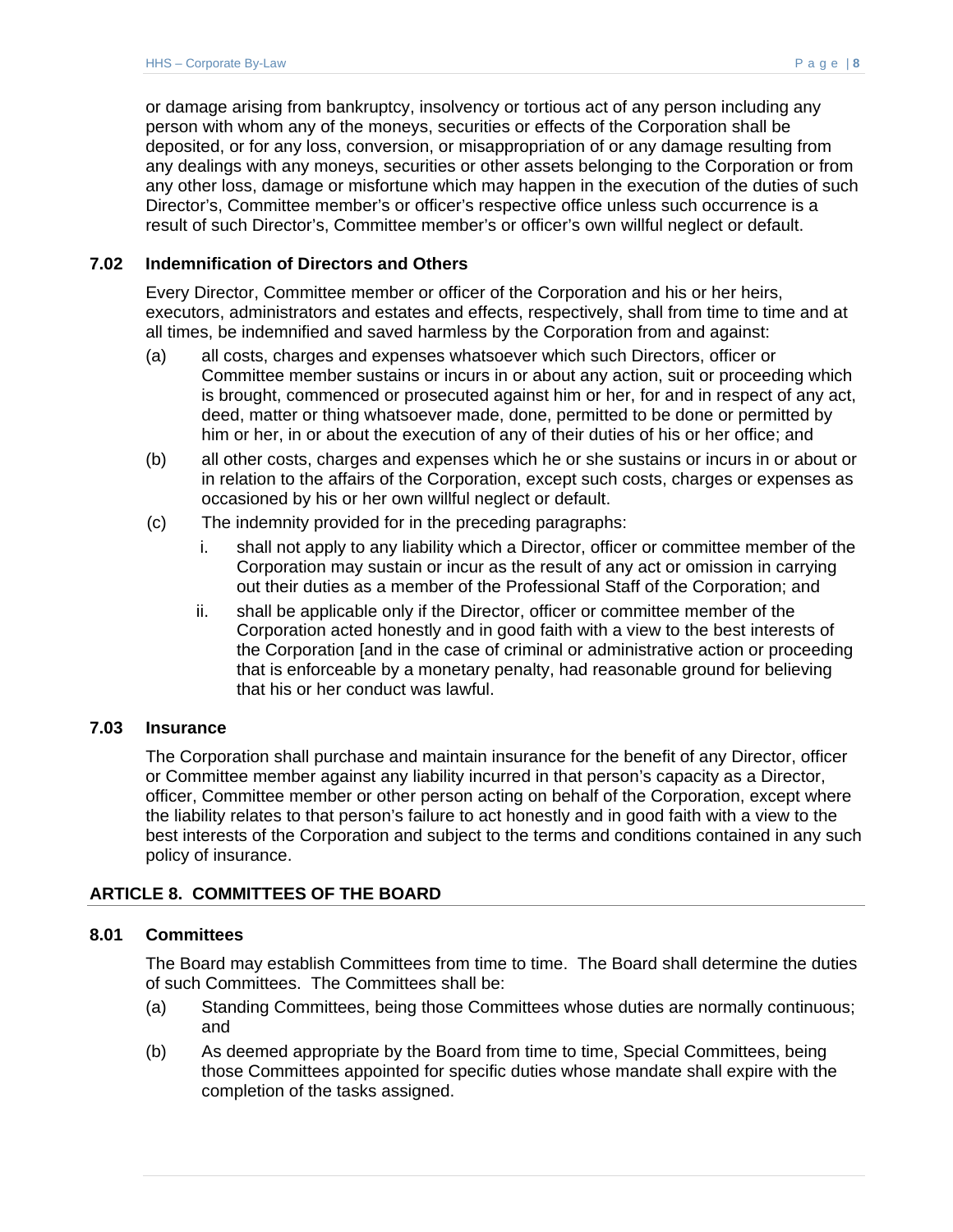#### **8.02 Functions, Duties, Responsibilities and Powers of Committees**

The functions, duties, responsibilities and powers of Committees shall be provided in the resolution of the Board by which such Committee is established or in terms of reference adopted by the Board.

#### **8.03 Committee Members, Chair**

Unless otherwise provided by the By-law or by Board resolution, the Board shall appoint the Members of the committee, the chair of the Committee and, if desirable, the vice chair thereof, all as set out in the Board Governance Policies in effect. The members of any Committee (other than Executive Committee) need not be Directors of the Corporation. The members and the chair of a Committee will hold their office at the will of the Board. Each chair of a Standing Committee shall be a member of the Board. Unless otherwise provided, the Chair and the Chief Executive Officer shall be ex-officio members of all Committees.

Procedures at Committee meetings shall be determined by the chair of each Committee, unless established by the Board by resolution or in the Board Governance Policies.

#### **8.04 Quorum for Committees**

Unless otherwise determined by the Board, a quorum for a Committee shall be a majority of the voting members of a Committee.

#### **8.05 Executive Committee**

The Board may, but shall not be required to, elect an Executive Committee consisting of not fewer than three (3) elected Directors and may delegate to the Executive Committee any powers of the Board, subject to such restrictions as may be imposed by the Board by resolution or in the Board Governance Policies. The Executive Committee shall fix its quorum at not less than a majority of its members. Any Executive Committee member may be removed by a majority vote of the Board.

#### **ARTICLE 9. OFFICERS**

#### **9.01 Officers**

The officers of the Corporation shall include:

- (a) Chair of the Board;
- (b) Vice-Chair of the Board;
- (c) Chief Executive Officer;
- (d) Treasurer; and
- (e) Corporate Secretary.

The officers shall be appointed by resolution of the Board at the first meeting of the Board following the annual meeting of Members at which the Directors are elected or at such other times when a vacancy shall occur. A person may hold more than one office.

#### **9.02 Terms of Office**

Unless otherwise provided in this By-law, the officers of the Corporation shall hold office for one (1) year from the date of appointment or until their successors are appointed in their stead and shall be eligible for reappointment in accordance with the Board Governance Policies. Officers shall be subject to removal by resolution of the Board at any time.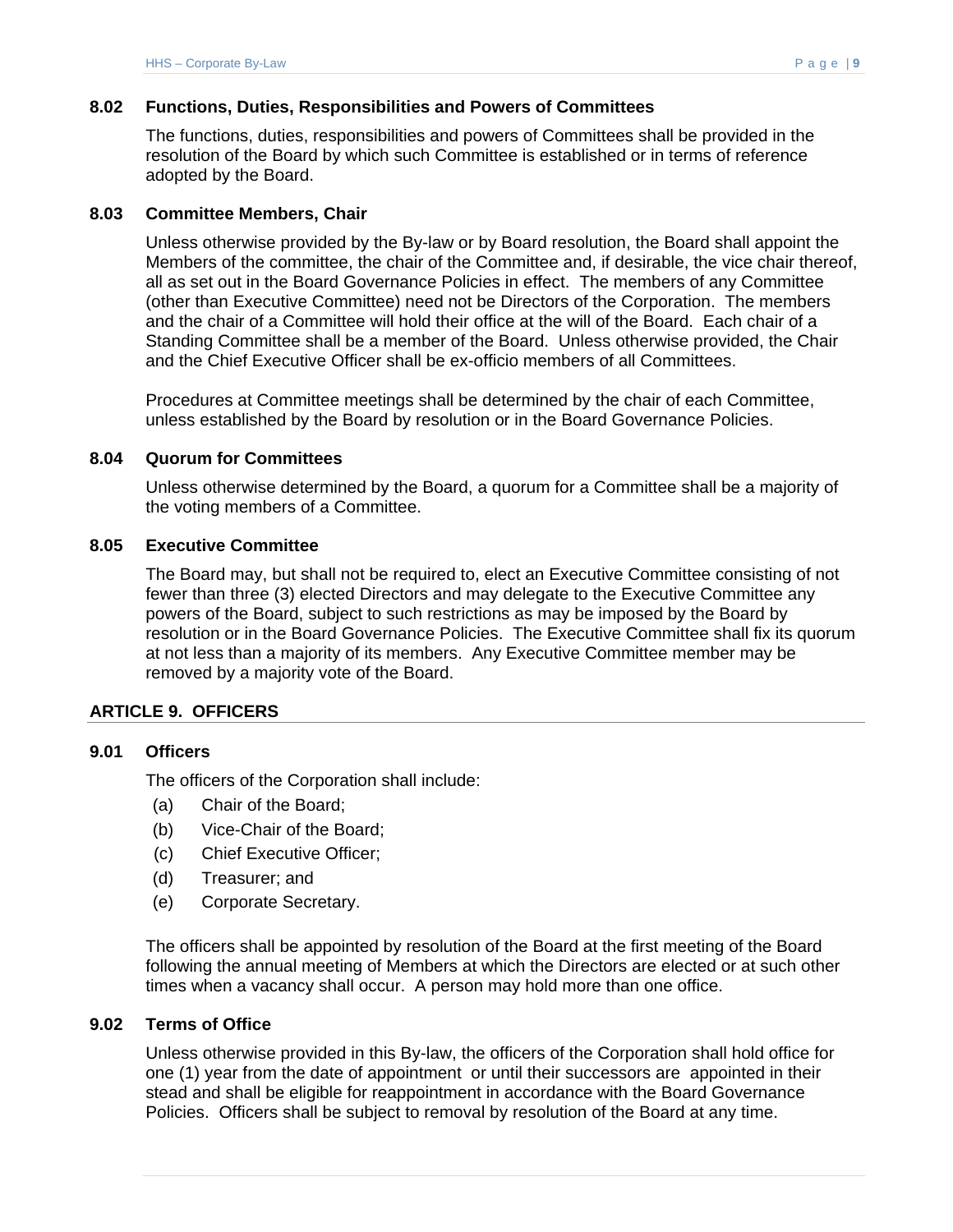#### **ARTICLE 10. DUTIES OF OFFICERS**

#### **10.01 Chair of the Board**

The Chair shall be appointed by the Board from among the elected Directors. The Chair shall, when present, preside at all meetings of the Members and the Board and shall represent the Corporation and the Board as may be required or appropriate and shall have other powers and duties as the Board may specify. The Chair shall be an ex officio member of all committees of the Board. The Chair shall be responsible for naming of Directors to Committees not otherwise provided in the By-Laws of the Corporation. The Chair shall be elected annually and shall be eligible for re-election provided that the Chair shall serve no longer than two (2) consecutive years. Notwithstanding the foregoing, where a Director has served two (2) consecutive years as Chair, the Board may, by resolution approved by two-thirds (2/3rds) resolution of the Board, appoint the Chair to a third one year term in extraordinary circumstances as determined by the Board.

#### **10.02 Vice-Chair**

The Vice-Chair shall, in the absence or disability of the Chair, perform such duties and exercise the powers of the Chair. The Vice-Chair shall perform such other duties as shall from time to time be assigned to the Vice-Chair by the Board.

#### **10.03 Chief Executive Officer**

The Chief Executive Officer shall be a non-voting Director, the President of the Corporation and the administrator of the Hospital for the purposes of the *Public Hospitals Act.* Subject to the authority of the Board, the Chief Executive Officer shall be responsible for the administration, organization and management of the affairs of the Corporation.

#### **10.04 Corporate Secretary**

The Corporate Secretary shall carry out the duties of the secretary of the Corporation generally and shall attend or cause a recording secretary to attend all meetings of the Members, Board, Executive Committee and other committees to act as a clerk thereof and to record all votes and minutes of all proceedings in the books to be kept for that purpose. The Corporate Secretary shall perform such other duties as may be prescribed by the by-laws or the Board.

# **10.05 Treasurer**

The Treasurer shall ensure that the books of account and accounting records of the Corporation required to be kept by the provisions of the Act are kept secure in appropriate administrative offices of the Corporation. The Treasurer shall perform such other duties as may be prescribed by the by-laws or the Board.

#### **ARTICLE 11. ORGANIZATIONAL AND FINANCIAL**

#### **11.01 Seal**

The seal of the Corporation shall be kept secure in the office of the Chief Executive Officer.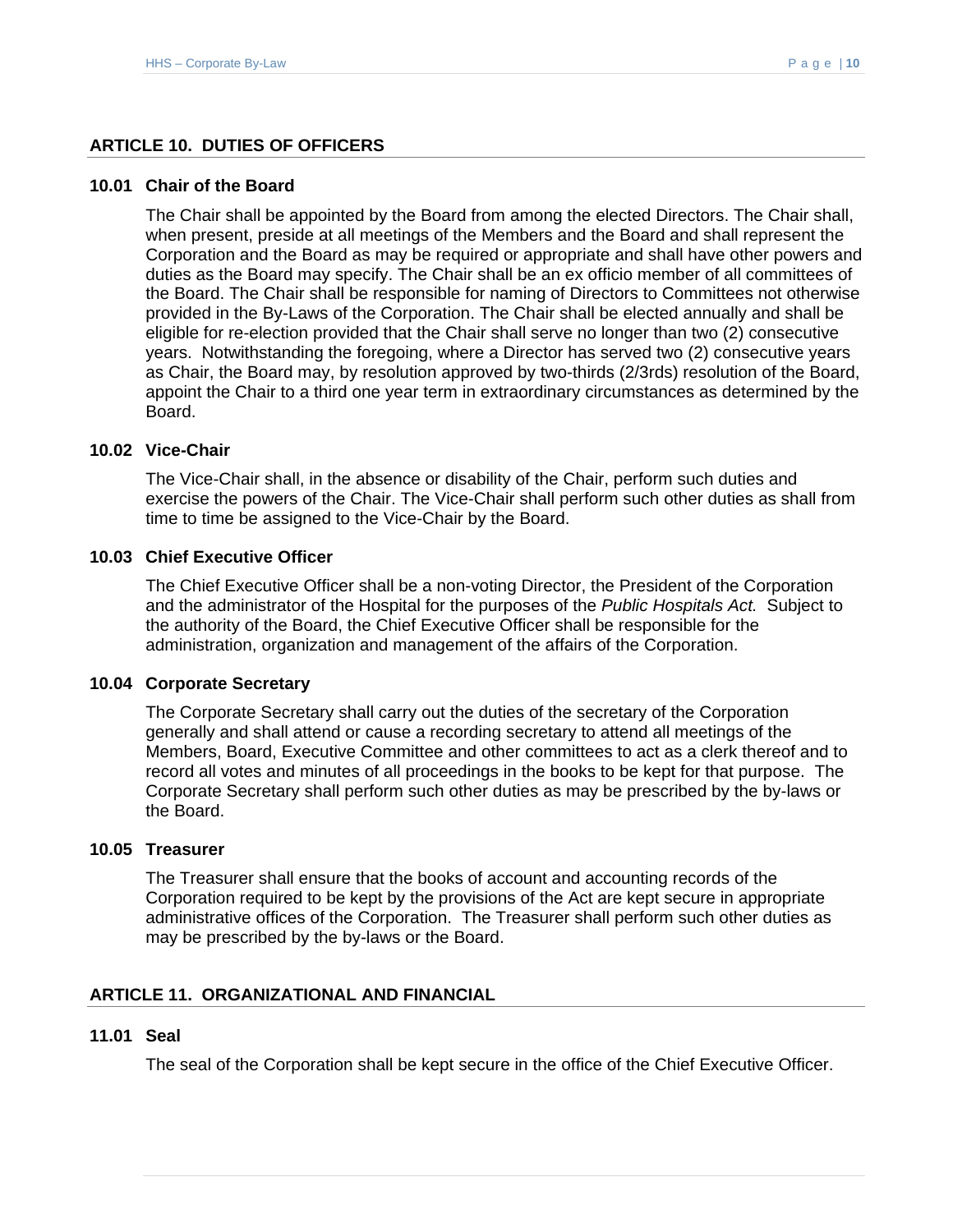# **11.02 Signing Officers**

The Board may from time to time by resolution direct the manner in which and the person or persons by whom any particular instrument of class of instruments or document may or shall be signed.

### **11.03 Banking Arrangements**

The banking business of the Corporation or any part thereof shall be transacted with such banks, trust companies or other financial institutions as the Board may, by resolution, from time to time determine.

# **11.04 Financial Year**

Unless otherwise determined by the Board and subject to the *Public Hospitals Act*, the fiscal year end of the Corporation shall be the last day of March in each year.

# **11.05 Appointment of Auditor**

The Members shall, at each annual meeting, appoint an auditor to audit the accounts of the Corporation and to report to the Members at the next annual meeting. The auditor shall hold office until the next annual meeting, provided that the Directors may fill any vacancy in the office of auditor. The remuneration of the auditor shall be fixed by the Board of Directors.

# **11.06 Borrowing Power**

Without limiting the borrowing powers of the Corporation as set forth in the Act, the Board may from time to time, on behalf of the Corporation, without authorization of the Members:

- (a) borrow money on the credit of the Corporation;
- (b) issue, sell or pledge securities (including bonds, debentures, note or other similar obligations, secured or unsecured) of the Corporation; or
- (c) charge, mortgage, hypothecate or pledge all or any of the real or personal property of the Corporation, including book debts and unpaid calls, rights and powers, franchises and undertakings, to secure any securities or for any money borrowed, or other debt, or any other obligation or liability of the Corporation.

#### **11.07 Investments**

Subject to the Corporation's charter, the Board is authorized to make or receive any investments, which the Board in its discretion considers advisable.

# **ARTICLE 12. BOOKS AND RECORDS**

The Directors shall see that all necessary books and records of the Corporation required by the By-law of the Corporation or by any applicable statute or law are regularly and properly kept.

# **ARTICLE 13. CONFIDENTIALITY**

#### **13.01 Confidentiality**

Every Director, officer, member of the Professional Staff, member of a committee of the Board, employee and agent of the Corporation shall respect the confidentiality of matters:

- (a) brought before the Board;
- (b) brought before a committee;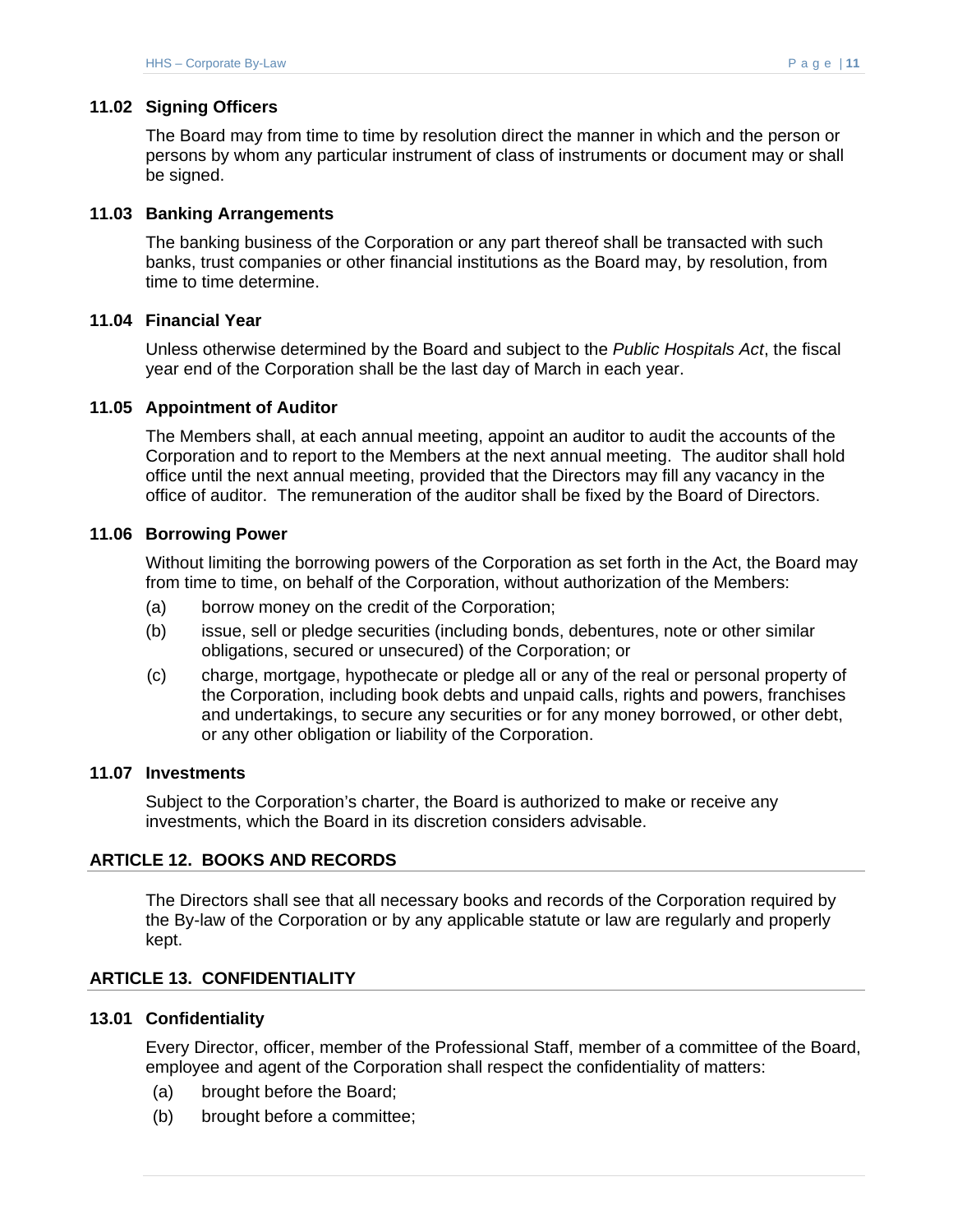- (c) dealt with in the course of the employee's employment or agent's activities; or
- (d) dealt with in the course of the Professional Staff member's activities in connection with the Corporation,

all in accordance with the Board Governance Policies, Policies, Rules & Regulations and all applicable legislation.

### **13.02 Board Spokesperson**

Only the Chair or designate may speak on behalf of the Board. News media contact and responses to public discussion of the Corporation's affairs should only be made through the Board's authorized spokesperson.

# **ARTICLE 14. PROFESSIONAL STAFF**

**14.01** There shall be a Professional Staff of the Hospital whose appointment and functions shall be as set out in the Professional Staff By-Law of the Corporation.

# **ARTICLE 15. AMENDMENTS TO BY-LAW**

Prior to submitting amendments to this By-law to the approval processes applicable to the Corporation's By-laws:

- (a) a notice specifying the proposed By-law or amendments thereto shall be made available for review by the Professional Staff;
- (b) the Professional Staff shall be afforded an opportunity to comment on the proposed amendment(s); and
- (c) the Medical Advisory Committee may make recommendations to the Board concerning the proposed amendment.

Subject to applicable legislation, the By-law may be repealed or amended by by-law enacted by a majority resolution of the Directors at a meeting of the Board, which by-law or amendment has full force and effect from the time the motion was passed or from such future time as may be specified in the motion. A by-law or amendment to the By-law passed by the Board shall be presented for confirmation at the next annual meeting or to a general meeting of the Members called for that purpose.

# **ARTICLE 16. MATTERS REQUIRED BY THE PUBLIC HOSPITALS ACT**

# **16.01 Committees and Programs Required by the** *Public Hospitals Act*

The Board shall ensure that the Corporation establishes such committees and undertakes such programs as are required pursuant to the *Public Hospitals Act* and the *Excellent Care for All Act, 2010*, including a medical advisory committee, a fiscal advisory committee and a quality committee.

# **16.02 Fiscal Advisory Committee**

The Chief Executive Officer, or his or her delegate, shall appoint the members of the fiscal advisory committee required to be established pursuant to the regulations under the *Public Hospitals Act*.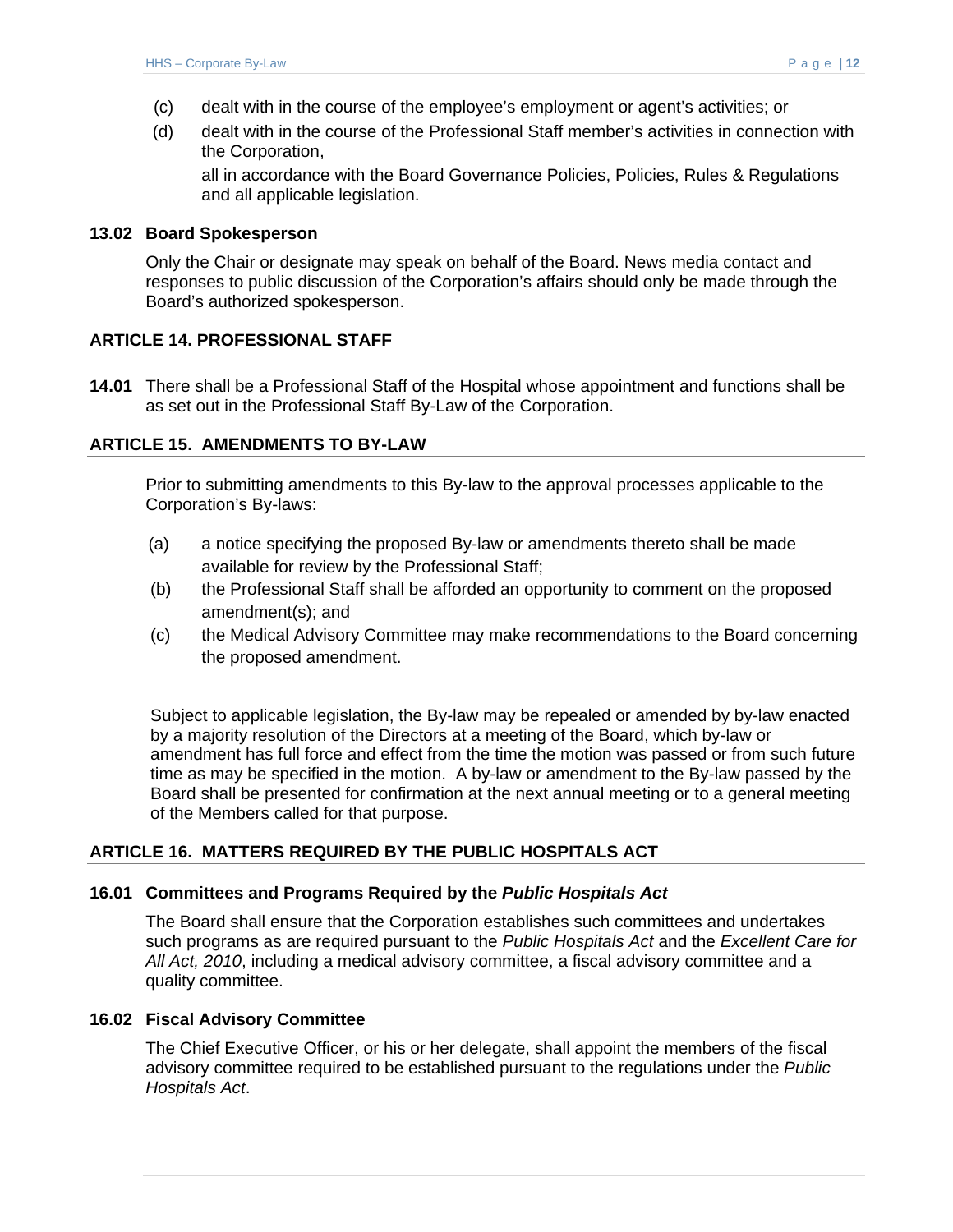# **16.03 Chief Nursing Executive**

The Chief Executive Officer shall ensure there are appropriate procedures in place for the appointment of the Chief Nursing Executive.

# **16.04 Nurses and other Staff and Professionals on Committee**

The Chief Executive Officer shall from time to time approve a process for participation of the Chief Nursing Executive, nurse managers, and staff nurses, staff and other Professional Staff of the Corporation in decision making related to administrative, financial, operational and planning matters and for the election or appointment of the Chief Nursing Executive, staff nurses or nurse managers and other staff and Professional Staff of the Corporation to those administrative committees approved by the Chief Executive officer to have a nurse, staff or professional representation.

#### **16.05 Retention of Written Statements**

The Chief Executive Officer shall cause to be retained for at least twenty-five (25) years, all written statements made in respect of the destruction of medical records, notes, charts and other material relating to patient care and photographs thereof.

# **16.06 Occupational Health and Safety Program**

- (a) Pursuant to the regulations under the *Public Hospitals Act*, there shall be an Occupational Health and Safety Program for the Corporation.
- (b) The program referred to directly above shall include procedures with respect to:
	- i. a safe and healthy work environment in the Corporation;
	- ii. the safe use of substances, equipment and medical devices in the Corporation;
	- iii. safe and healthy work practices in the Corporation;
	- iv. the prevention of accidents to persons on the premises of the Corporation; and
	- v. the elimination of undue risks and the minimizing of hazards inherent in the Corporation environment.
- (c) The person designated by the Chief Executive Officer to be in charge of occupational health and safety in the Corporation shall be responsible to the Chief Executive Officer or his or her delegate for the implementation of the Occupational Health and Safety Program.
- (d) The Chief Executive Officer shall report to the Board as necessary on matters in respect of the Occupational Health and Safety Program.

#### **16.07 Health Surveillance Program**

- (a) Pursuant to the regulations under the *Public H*ospitals Act, there shall be a Health Surveillance Program for the Corporation.
- (b) The program referred to directly above shall:
	- i. be in respect of all persons carrying on activities in the Corporation, and
	- ii. include a communicable disease surveillance program.
- (c) The person designated by the Chief Executive Officer to be in charge of health surveillance in the Corporation shall be responsible to the Chief Executive Officer or his or her delegate for the implementation of the Health Surveillance Program.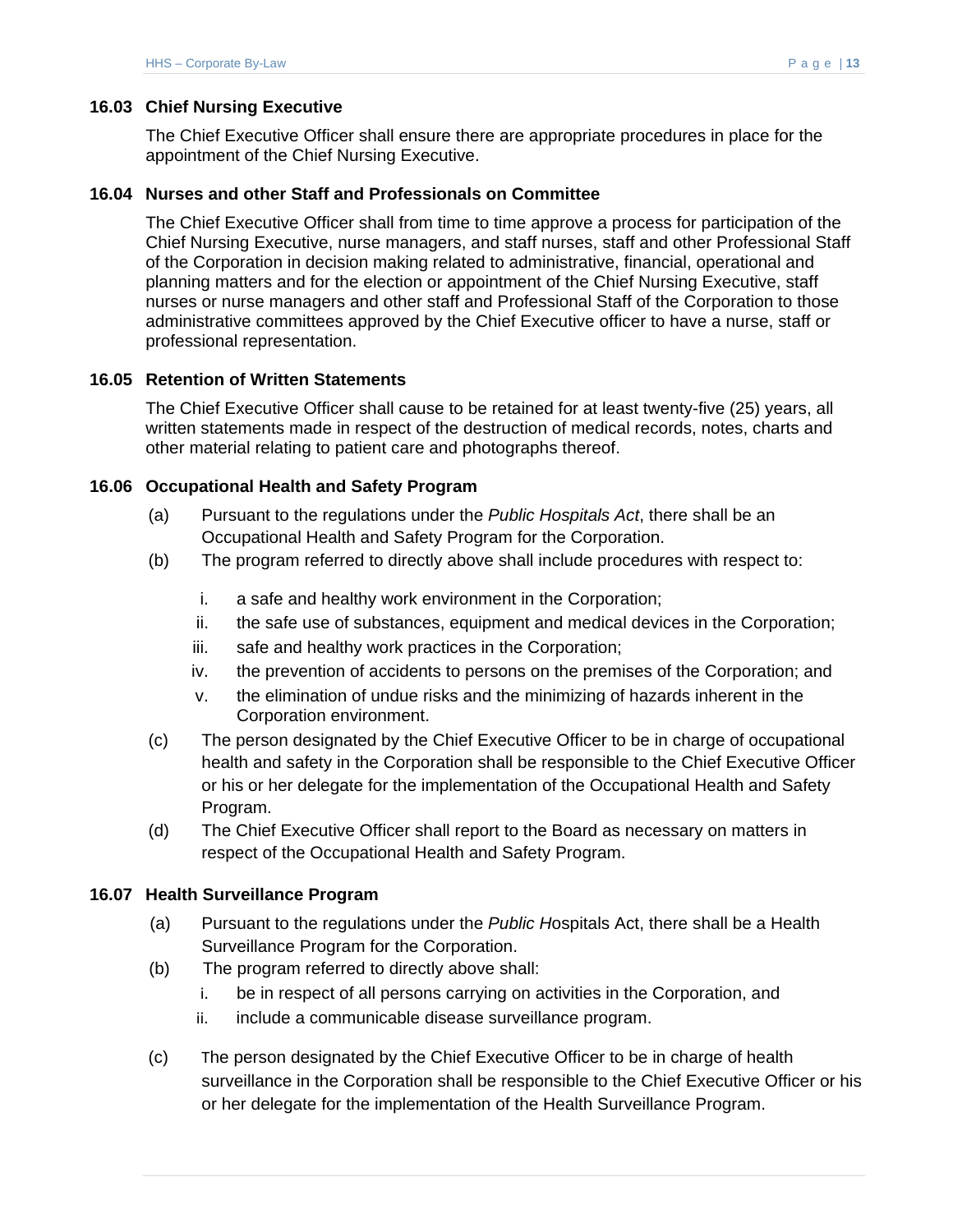(d) The Chief Executive Officer shall report to the Board as necessary on matters in respect of the Health Surveillance Program.

# **16.08 Organ Donation**

- (a) Pursuant to the regulations under the *Public Hospitals Act*, the Board shall approve procedures to encourage the donation of organs and tissues included:
	- i. Procedures to identify potential donors; and
	- ii. Procedures to make potential donors and their families aware of the options of organ and tissue donations, and shall ensure that such procedures are implemented in the Corporation.

# **ARTICLE 17. RULES AND POLICIES**

#### **17.01 Rules of Order**

Any questions of procedure at or for any meetings of the Members of the Corporation, or the Board, or of any Committee, which have not been provided for in this By-law or by the Act or by the *Public Hospitals Act* or regulations thereunder, or the Board Policies , shall be determined by the chair of such meeting in accordance with the rules of procedure adopted by resolution of the Board, or failing such resolution, adopted by the chair of the meeting.

#### **17.02 Board Policies**

The Board may, from time to time, make such Board Policies as it may deem necessary or desirable in connection with the affairs of the Board and oversight of the management of the business and the conduct of the Directors and officers, provided however that any such Policy shall be consistent with the provision of this By-law.

# **ARTICLE 18. NOTICES**

Whenever under the provisions of the By-laws of the Corporation notice is required to be given, unless otherwise provided such notice may be given in writing and delivered or sent by prepaid mail, by facsimile transmission or by electronic mail addressed to the Member, Director, officer, member of a committee or auditor at the postal address, the facsimile number or electronic mail address, as the case may be, as the same appears on the books of the Corporation.

If any notice is sent by prepaid mail, it shall, subject to the following paragraph, be conclusively deemed to have been received on the third  $(3<sup>rd</sup>)$  business day following the mailing thereof. If delivered, a notice shall be conclusively deemed to have been received at the time of delivery, or if sent by facsimile transmission or electronic mail, it shall be conclusively deemed to be received on the next business day after transmission.

Notwithstanding the foregoing provisions with respect to mailing, in the event it may be reasonably anticipated that, due to any strike, lock out or similar event involving an interruption in postal service, any notice will not be received by the addressee by not later than the third (3rd) business day following the mailing thereof, then the mailing of such notice as aforesaid shall not be an effective means of sending the same but rather any notice must be sent by an alternative method which it may be reasonably be anticipated will cause the notice to be received reasonably expeditiously by the addressee.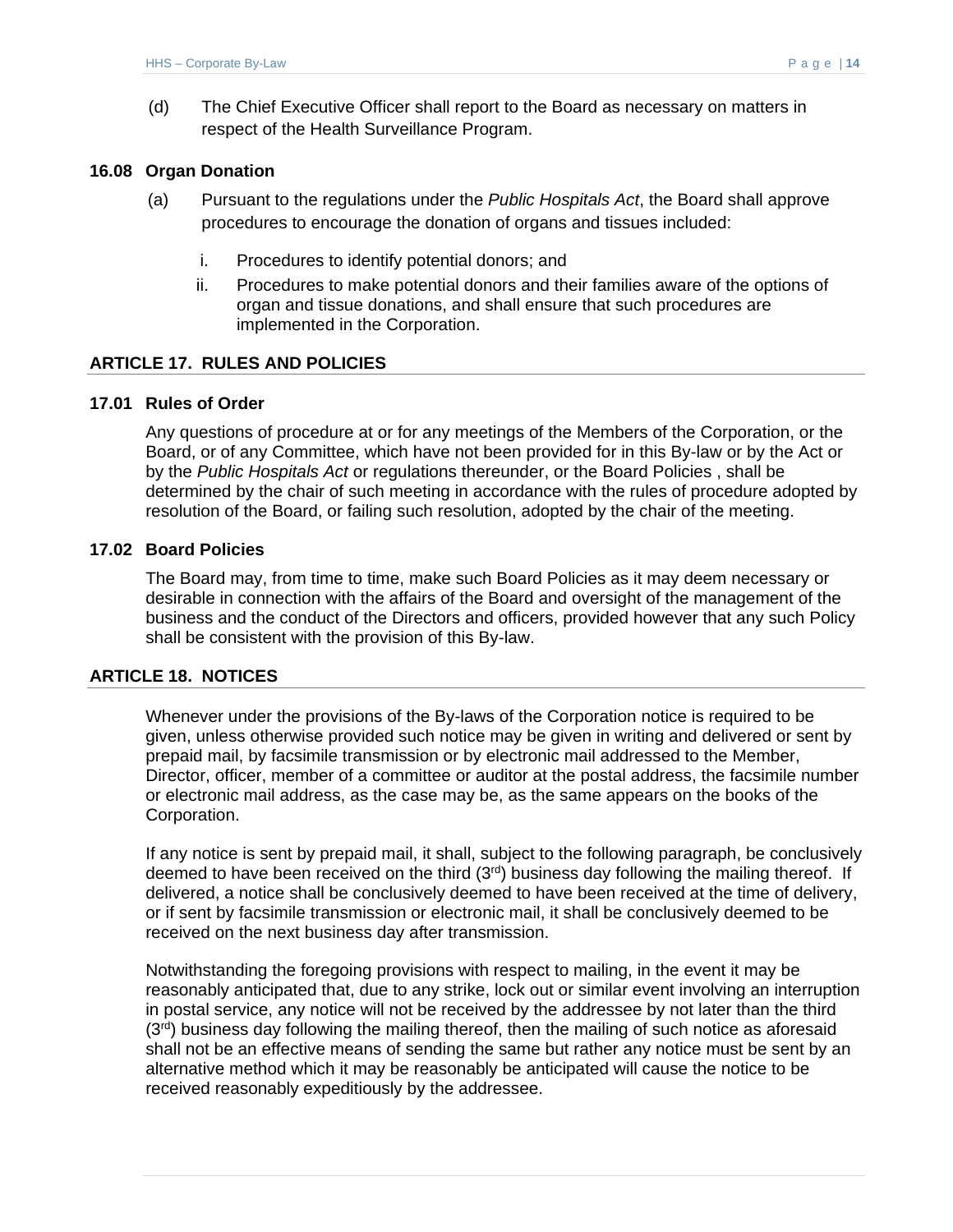Any person entitled to receive any such notice may waive such notice either before or after the meeting to which such notice refers.

### **18.01 Computation of Time**

If computing the date when notice must be given under the provision requiring a specified number of days' notice of any meeting or other event, the date of giving the notice shall be excluded and the date of the meeting or other event shall be included.

#### **18.02 Omissions and Errors**

The accidental omission to give any notice to any Member, Director, officer, member of a committee or the auditor of the Corporation or the non-receipt of any notice by any Member, Director, officer, member of a committee or the auditor of the Corporation or any error in any notice not affecting the substance thereof shall not invalidate any action taken at any meeting held pursuant to such notice or otherwise founded thereon.

#### **18.03 Waiver of Notice**

Any Member, Director, officer, member of a committee or the auditor of the Corporation may waive any notice required to be given to him or her under any provision of the *Public Hospitals Act*, the Act or the Letters Patent or the By-laws of the Corporation, and such waiver, whether given before or after the meeting or other event of which notice is required to be given, shall cure any default in giving such notice. Attendance and participation at a meeting constitutes waiver of notice.

# **ARTICLE 19. AMENDMENTS TO THE BY-LAWS OF THE CORPORATION**

#### **19.01 Amendment**

Subject to applicable legislation, the provisions of the By-laws of the Corporation may be repealed or amended by by-law enacted by a majority resolution of the Directors at a meeting of the Board of Directors and sanctioned by at least a majority of the Members and voting at a meeting duly called for the purpose of considering the said by-law.

#### **19.02 Effect of Amendment**

Subject to the Act and to section19.03 below, a by-law or an amendment to a by-law passed by the Board has full force and effect:

- (a) from the time the motion was passed, or
- (b) from such future time as may be specified in the motion.

#### **19.03 Member Approval**

A by-law or an amendment to a by-law passed by the Board shall be presented for confirmation at the next annual meeting or to a general meeting of the Members of the Corporation called for that purpose. The notice of such annual meeting or general meeting shall refer to the by-law or amendment to be presented.

The Members at the annual meeting or at a general meeting may confirm the by-law as presented or reject or amend it, and if rejected, it thereupon ceases to have effect and if amended, it takes effect as amended.

In any case of rejection, amendment, or refusal to approve the by-law or part of the by-law in force and effect in accordance with any part of this section, no act done or right acquired under